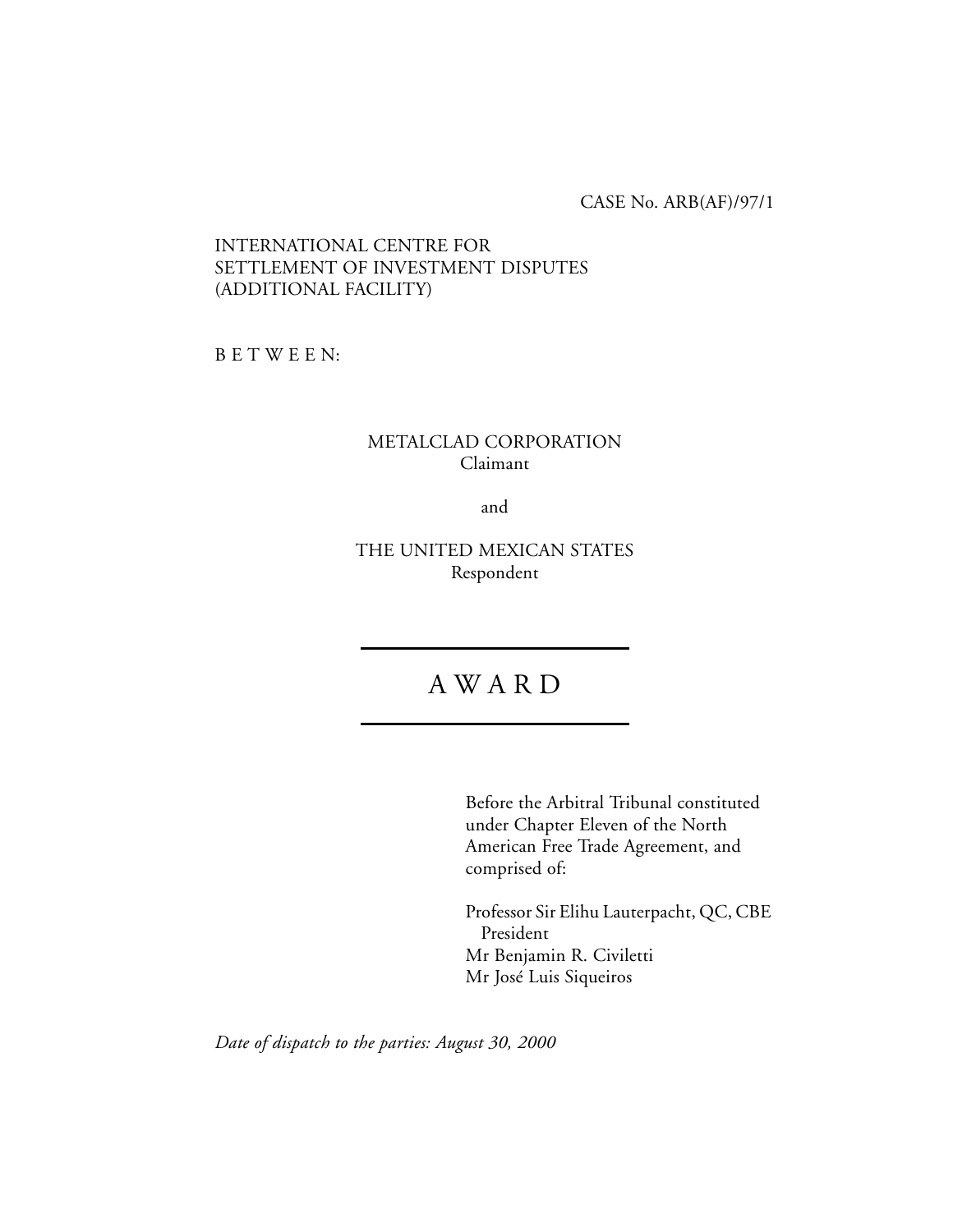# TABLE OF CONTENTS

|      |                                                                                                                    | Paragraph              |
|------|--------------------------------------------------------------------------------------------------------------------|------------------------|
| I.   | <b>INTRODUCTION</b>                                                                                                | 1                      |
| II.  | THE PARTIES                                                                                                        | $2 - 5$                |
|      | The Claimant<br>А.<br>The Respondent<br><b>B.</b>                                                                  | $2 - 4$<br>5           |
| III. | <b>OTHER ENTITIES</b>                                                                                              | 6                      |
| IV.  | PROCEDURAL HISTORY                                                                                                 | $7 - 27$               |
| V.   | <b>FACTS AND ALLEGATIONS</b>                                                                                       | $28 - 69$              |
|      | The Facilities at Issue<br>A.<br>Metalclad's Purchase of the Site and Its<br><b>B.</b>                             | $28 - 29$              |
|      | Landfill Permits<br>C. Construction of the Hazardous Waste Landfill<br>D.<br>Metalclad is Prevented from Operating | $30 - 36$<br>$37 - 44$ |
|      | the Landfill                                                                                                       | $45 - 69$              |
| VI.  | <b>APPLICABLE LAW</b>                                                                                              | $70 - 71$              |
| VII. | THE TRIBUNAL'S DECISION                                                                                            | $72 - 112$             |
|      | Responsibility for the conduct of state<br>А.                                                                      |                        |
|      | and local governments<br><b>B.</b><br>NAFTA, Article 1105: fair and equitable                                      | 73                     |
|      | treatment                                                                                                          | 74-101                 |
|      | C.<br>NAFTA, Article 1110: Expropriation                                                                           | $102 - 112$            |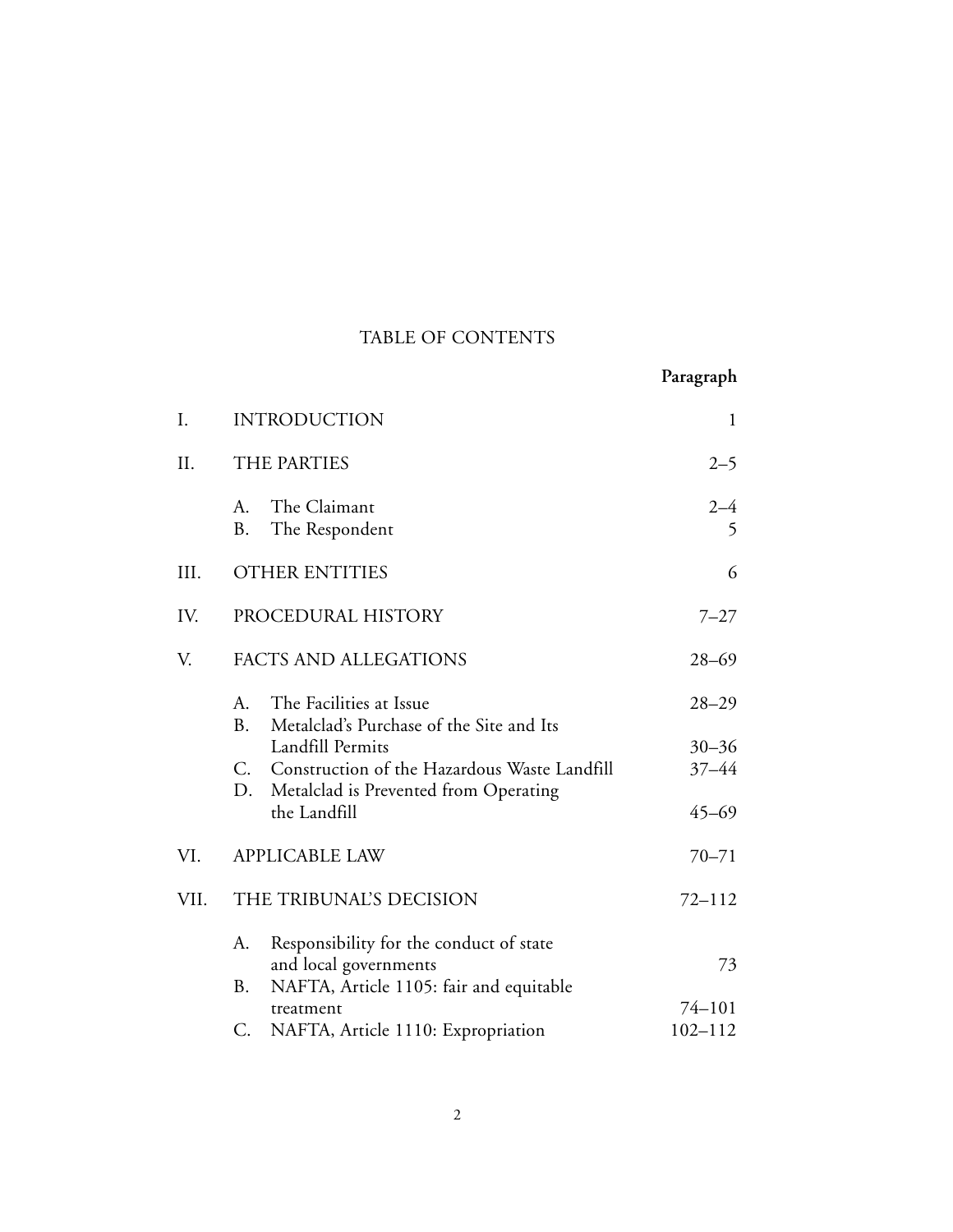| CASES    |  |
|----------|--|
| -------- |  |

| VIII. | QUANTIFICATION OF DAMAGES<br>OR COMPENSATION | $113 - 129$ |
|-------|----------------------------------------------|-------------|
|       |                                              |             |
|       | Basic elements of Valuation<br>$A_{-}$       | $113 - 125$ |
|       | B. "Bundling"                                | 126         |
|       | C. Remediation                               | 127         |
|       | D. Interest                                  | 128         |
|       | Recipient<br>Е.                              | 129         |
| IX.   | COSTS                                        | 130         |
| Х.    | AWARD                                        |             |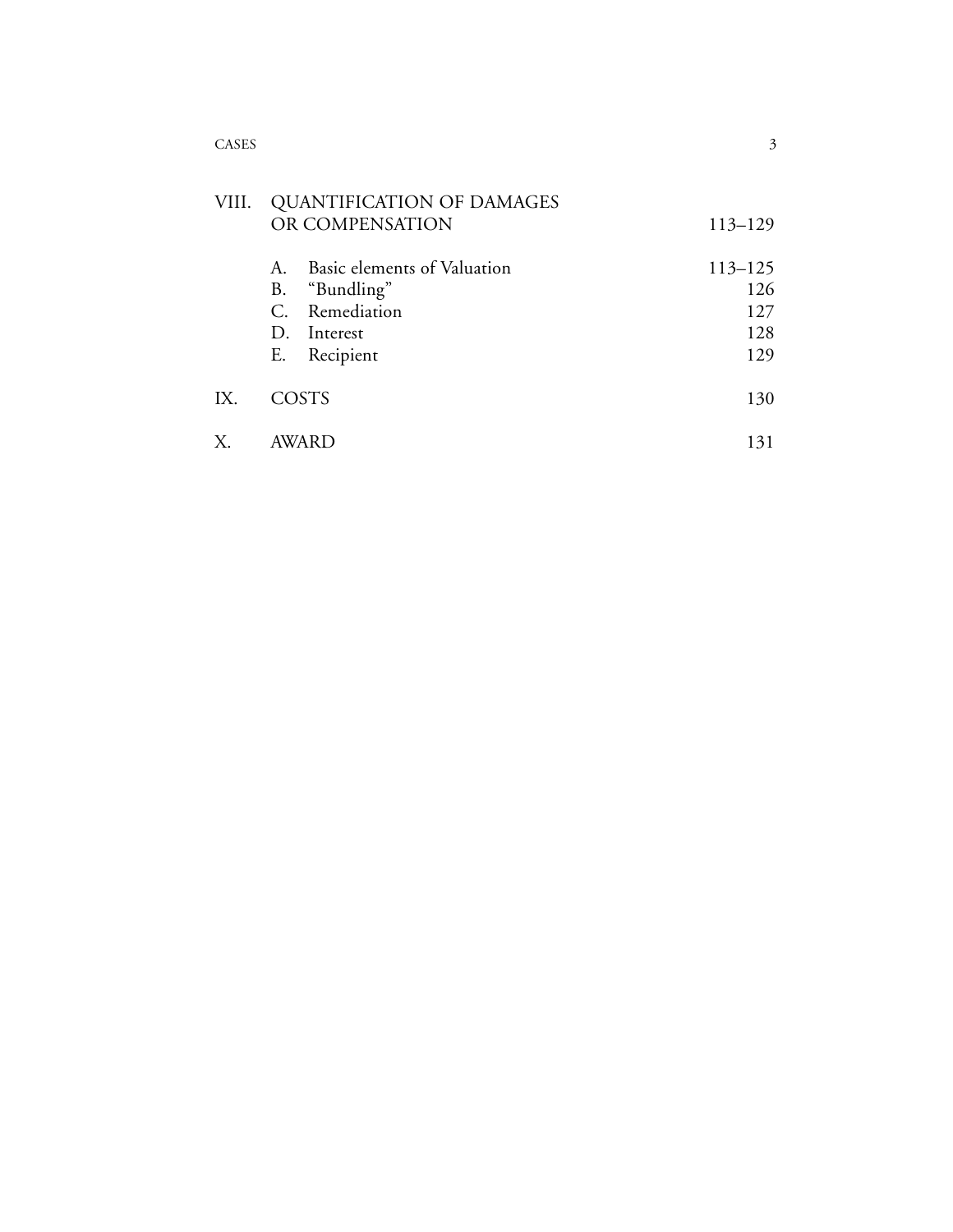#### I. INTRODUCTION

1. This dispute arises out of the activities of the Claimant, Metalclad Corporation (hereinafter "Metalclad"), in the Mexican Municipality of Guadalcazar (hereinafter "Guadalcazar"), located in the Mexican State of San Luis Potosi (hereinafter "SLP"). Metalclad alleges that Respondent, the United Mexican States (hereinafter "Mexico"), through its local governments of SLP and Guadalcazar, interfered with its development and operation of a hazardous waste landfill. Metalclad claims that this interference is a violation of the Chapter Eleven investment provisions of the North American Free Trade Agreement (hereinafter "NAFTA"). In particular, Metalclad alleges violations of (i) NAFTA, Article 1105, which requires each Party to NAFTA to "accord to investments of investors of another Party treatment in accordance with international law, including fair and equitable treatment and full protection and security"; and (ii) NAFTA, Article 1110, which provides that "no Party to NAFTA may directly or indirectly nationalize or expropriate an investment of an investor of another Party in its territory or take a measure tantamount to nationalization or expropriation of such an investment ('expropriation'), except: (a) for a public purpose; (b) on a non-discriminatory basis; (c) in accordance with due process of law and Article 1105(1); and (d) on payment of compensation in accordance with paragraphs 2 through 6". Mexico denies these allegations.

# II. THE PARTIES

# **A. The Claimant**

2. Metalclad is an enterprise of the United States of America, incorporated under the laws of Delaware. Eco-Metalclad Corporation (hereinafter "ECO") is an enterprise of the United States of America, incorporated under the laws of Utah. ECO is wholly-owned by Metalclad, and owns 100% of the shares in Ecosistemas Nacionales, S.A. de C.V. (hereinafter "ECONSA"), a Mexican corporation. In 1993, ECONSA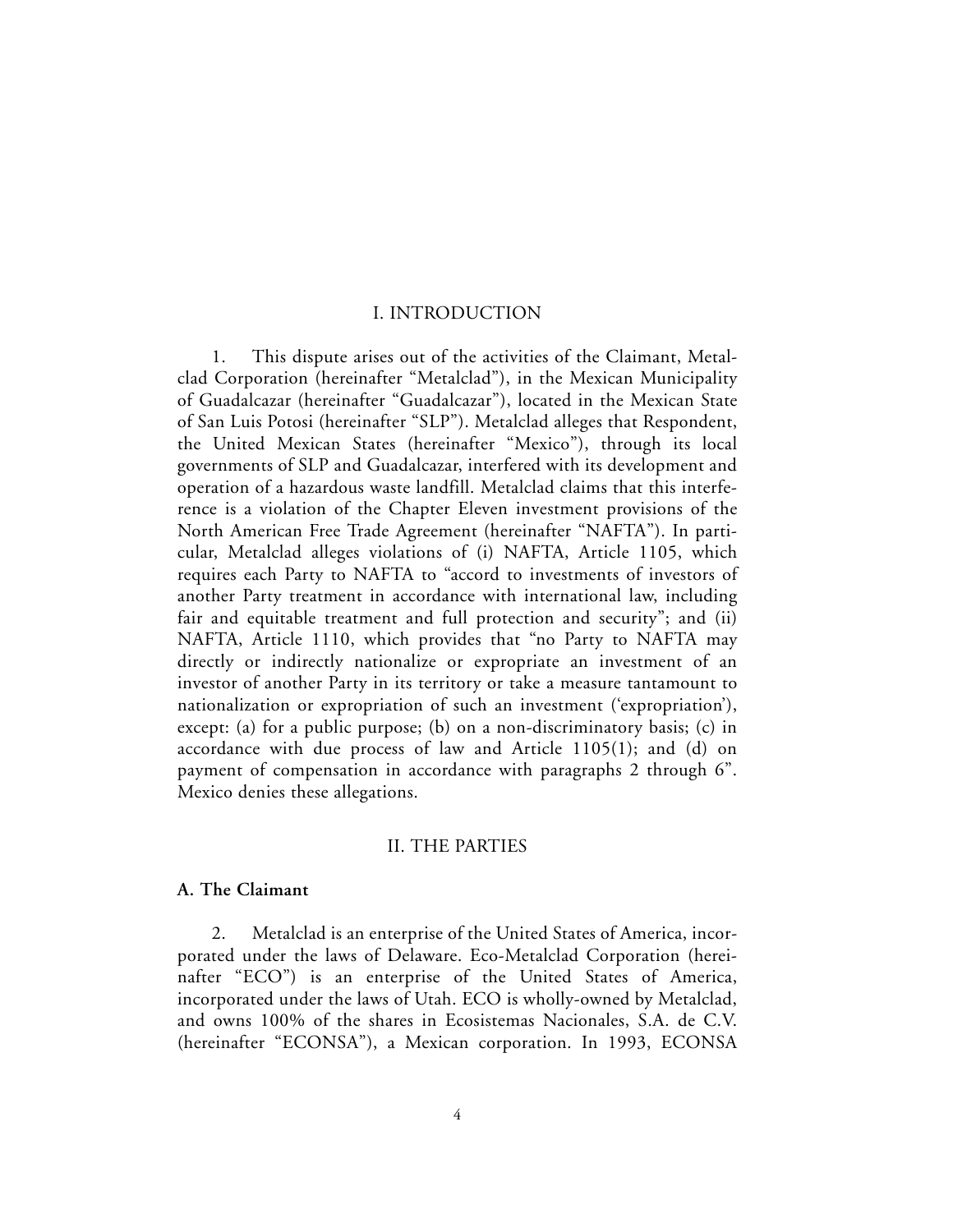purchased the Mexican company Confinamiento Tecnico de Residuos Industriales, S.A. de C.V. (hereinafter "COTERIN") with a view to the acquisition, development and operation of the latter's hazardous waste transfer station and landfill in the valley of La Pedrera, located in Guadalcazar. COTERIN is the owner of record of the landfill property as well as the permits and licenses which are at the base of this dispute.

3. COTERIN is the "enterprise" on behalf of which Metalclad has, as an "investor of a Party", submitted a claim to arbitration under NAFTA, Article 1117.

4. In these proceedings, Metalclad has been represented by:

Clyde C. Pearce, Esq. Law Offices of Clyde C. Pearce 1418 South Main Street Suite 201 Salinas, California 93908 USA.

#### **B. The Respondent**

5. The Respondent is the Government of the United Mexican States. It has been represented by:

> Lic. Hugo Perezcano Diaz Consultor Juridico Subsecretaria de Negociaciones Comerciales Internacionales Direccion General de Consultoria Juridica de Negociaciones Secretaria de Comercio y Fomento Industrial Alfonso Reyes No.30, Piso 17 Colonia Condesa Mexico, Distrito Federal, C.P. 06149 Mexico.

# III. OTHER ENTITIES

6. The Town Council of Guadalcazar, SLP, is the municipal government of Guadalcazar, the site of the landfill project. While neither Guadal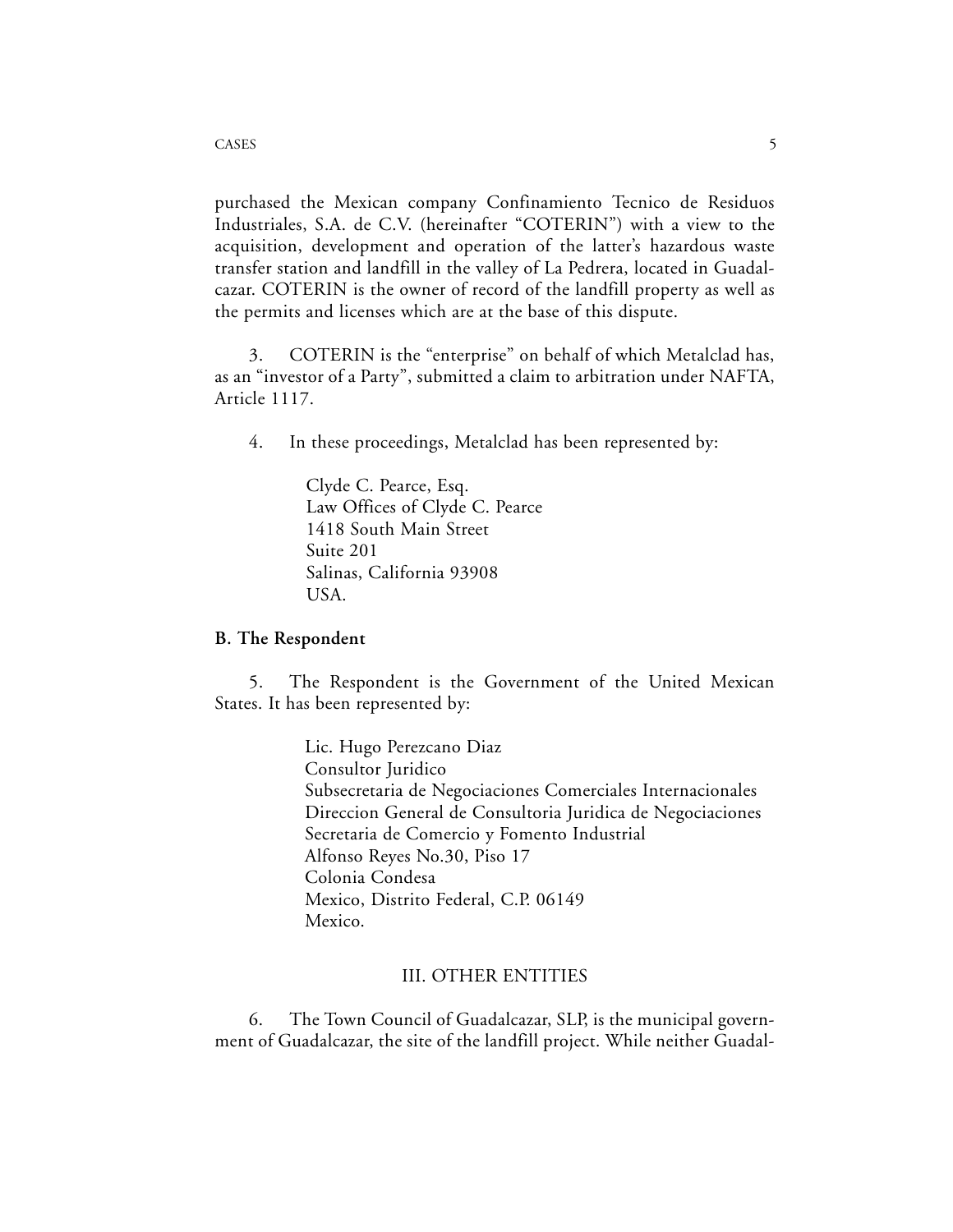cazar nor SLP are named as Respondents, Metalclad alleges that Guadalcazar and SLP took some of the actions claimed to constitute unfair treatment and expropriation violative of NAFTA.

#### IV. PROCEDURAL HISTORY

7. On October 2, 1996, Metalclad delivered to Mexico a Notice of Intent to Submit a Claim to Arbitration in accordance with NAFTA, Article 1119, thereby instituting proceedings on behalf of its wholly owned enterprise, COTERIN, for purposes of standing under NAFTA, Article 1117. On December 30, 1996, Metalclad delivered to Mexico a written consent and waiver in compliance with NAFTA, Article 1121(2)(a) and (b).

8. On January 2, 1997, and pursuant to the NAFTA, Article 1120, Metalclad filed its Notice of Claim with the International Centre for Settlement of Investment Disputes (hereinafter "ICSID"),<sup>1</sup> and requested the Secretary-General of ICSID to approve and register its application and to permit access to the ICSID Additional Facility.

9. On January 13, 1997, the Secretary-General of ICSID informed the parties that the requirements of Article 4(2) of the ICSID Additional Facility Rules had been fulfilled and that Metalclad's application for access to the Additional Facility was approved. The Secretary-General of ICSID issued a Certificate of Registration of the Notice of Claim on that same day.

10. On May 19, 1997, the Tribunal was constituted. The Secretary-General of ICSID informed the parties that the Tribunal was "deemed to have been constituted and the proceedings to have begun" on May 19, 1997, and that Mr. Alejandro A. Escobar, ICSID, would serve as Secretary to the Tribunal. All subsequent written communications between the Tribunal and the parties were made through the ICSID Secretariat.

 $1$  Under NAFTA, Article 1120(1)(b), a disputing investor may submit its claim to arbitration under the Additional Facility Rules of ICSID provided that either the disputing Party whose measure is alleged to be a breach referred to in Article 1117 (in this case, Mexico) or the Party of the investor (in this case, the United States of America), but not both, is a party to the ICSID Convention. The United States of America is a party to the ICSID Convention; Mexico is not. Hence the Additional Facility Rules of ICSID appropriately govern the administration of these proceedings.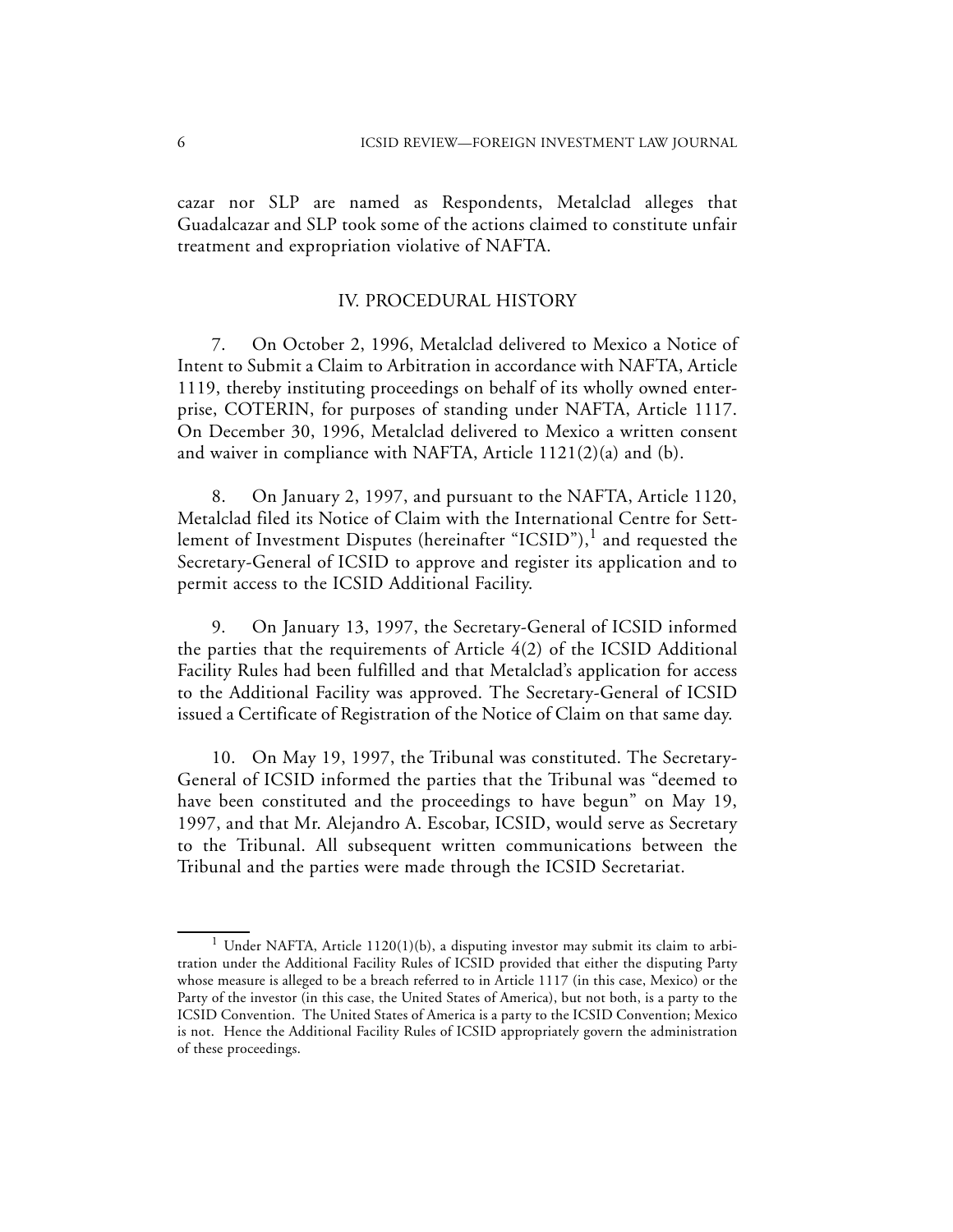11. The first session of the Tribunal was held, with the parties' agreement, in Washington, D.C. on July 15, 1997. In accordance with Article 21 of the ICSID Arbitration (Additional Facility) Rules (hereinafter "the Rules"), the Tribunal then determined that the place of arbitration would be Vancouver, British Columbia, Canada. The parties accepted that determination by the Tribunal.

12. Numerous requests for production of documents were exchanged by the parties, some of which were allowed, and some of which were disallowed, particularly those that came later in the proceedings. Through instructions given by its President, $<sup>2</sup>$  the Tribunal issued a ruling on April</sup> 27, 1999, relating to Mexico's April 14, 1999 Request for Production of Documents. The President of the Tribunal indicated that he could not, at that stage of the case, decide the extent to which the requested documents and materials might be relevant to the case, but ordered Metalclad to produce the documents at issue and noted that Metalclad might seek an award of costs related to the production should the requests be adjudged unreasonable or improper. No such finding has been made.

13. On September 10, 1997, pursuant to NAFTA, Article 1134 providing for interim measures of protection and Article 28 of the Rules providing for Procedural Orders, Mexico filed a Request for a Confidentiality Order seeking a formal order that the proceedings be confidential. Metalclad filed its response on October 9, 1997. On October 27, 1997, the Tribunal issued a determination, which in its material part reads as follows:

"There remains nonetheless a question as to whether there exists any general principle of confidentiality that would operate to prohibit public discussion of the arbitration proceedings by either party. Neither the NAFTA nor the ICSID (Additional Facility) Rules contain any express restriction on the freedom of the parties in this respect. Though it is frequently said that one of the reasons for recourse to arbitration is to avoid publicity, unless the agreement between the parties incorporates such a limitation,

 $2$  At the first session of the Tribunal, of July 15, 1997, the parties agreed that the President of the Tribunal should have the power to determine procedural matters.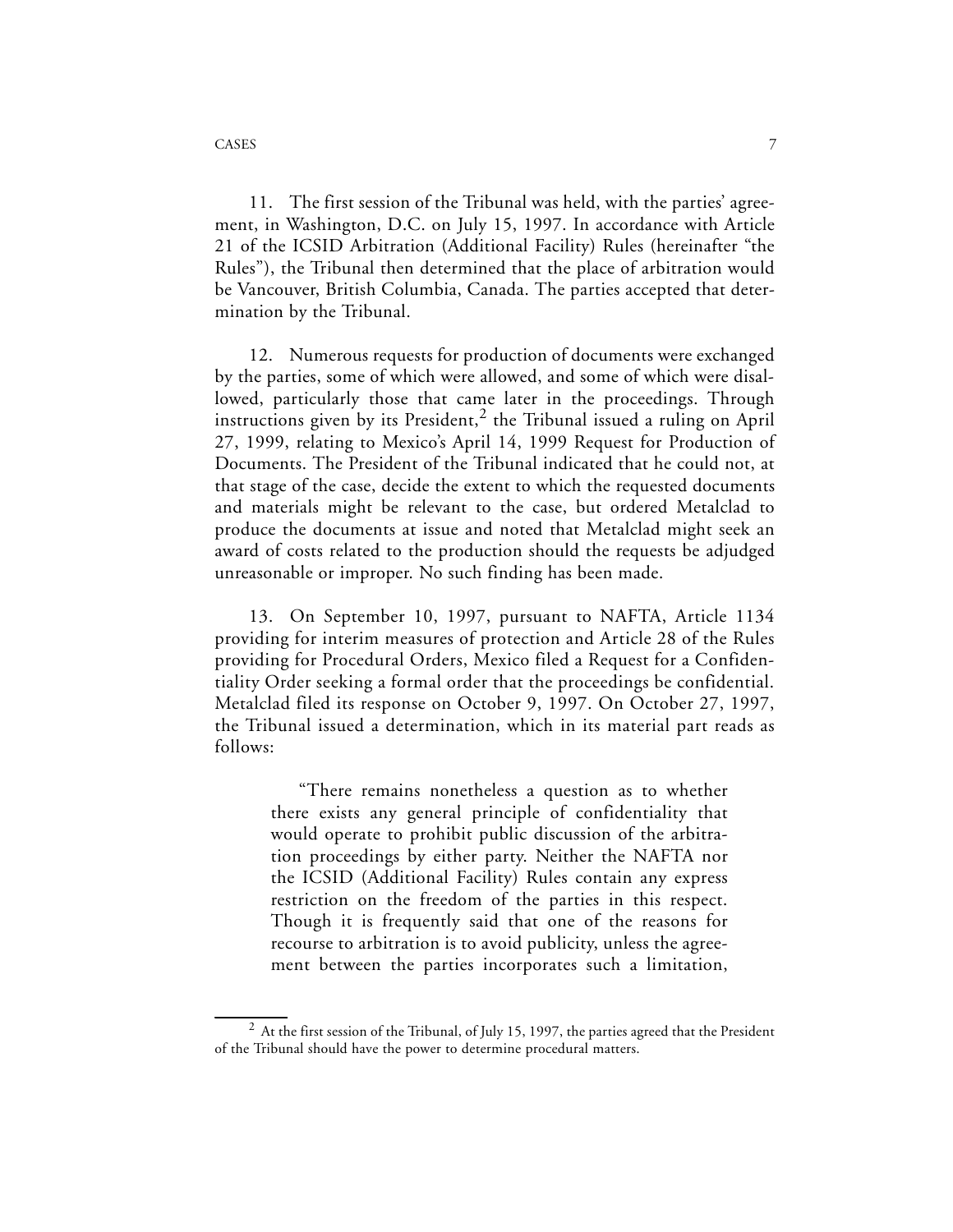each of them is still free to speak publicly of the arbitration. It may be observed that no such limitation is written into such major arbitral texts as the UNCITRAL Rules or the draft Articles on Arbitration adopted by the International Law Commission. Indeed, as has been pointed out by the Claimant in its comments, under United States security laws, the Claimant, as a public company traded on a public stock exchange in the United States, is under a positive duty to provide certain information about its activities to its shareholders, especially regarding its involvement in a process the outcome of which could perhaps significantly affect its share value.

"The above having been said, it still appears to the Arbitral Tribunal that it would be of advantage to the orderly unfolding of the arbitral process and conducive to the maintenance of working relations between the Parties if during the proceedings they were both to limit public discussion of the case to a minimum, subject only to any externally imposed obligation of disclosure by which either of them may be legally bound".

14. On October 14, 1997, Metalclad filed its Memorial. On December 17, 1997, Mexico filed a Request for an Extension of Time for the filing of its Counter-memorial. Metalclad filed an Opposition to the requested extension, Mexico filed a Reply and Metalclad filed a Rejoinder. On January 7, 1998, the Tribunal granted Mexico's request for an extension and ordered that Mexico's Counter-Memorial be filed February 17, 1998.

15. On February 17, 1998, Mexico filed its Counter-Memorial without objection. Certain exhibits of Mexico's Counter-Memorial were filed May 22, 1998, and Mexico's translations of certain exhibits were filed with the Claimant on July 17, 1998 and with the Secretariat on July 20, 1998.

16. On February 20, 1998, Metalclad filed a Motion for Sanctions regarding Mexico's "untimely" filing of its Counter-Memorial. Metalclad objected to Mexico's failure to submit translations of all pertinent documents with the Counter-Memorial on the date due and set by previous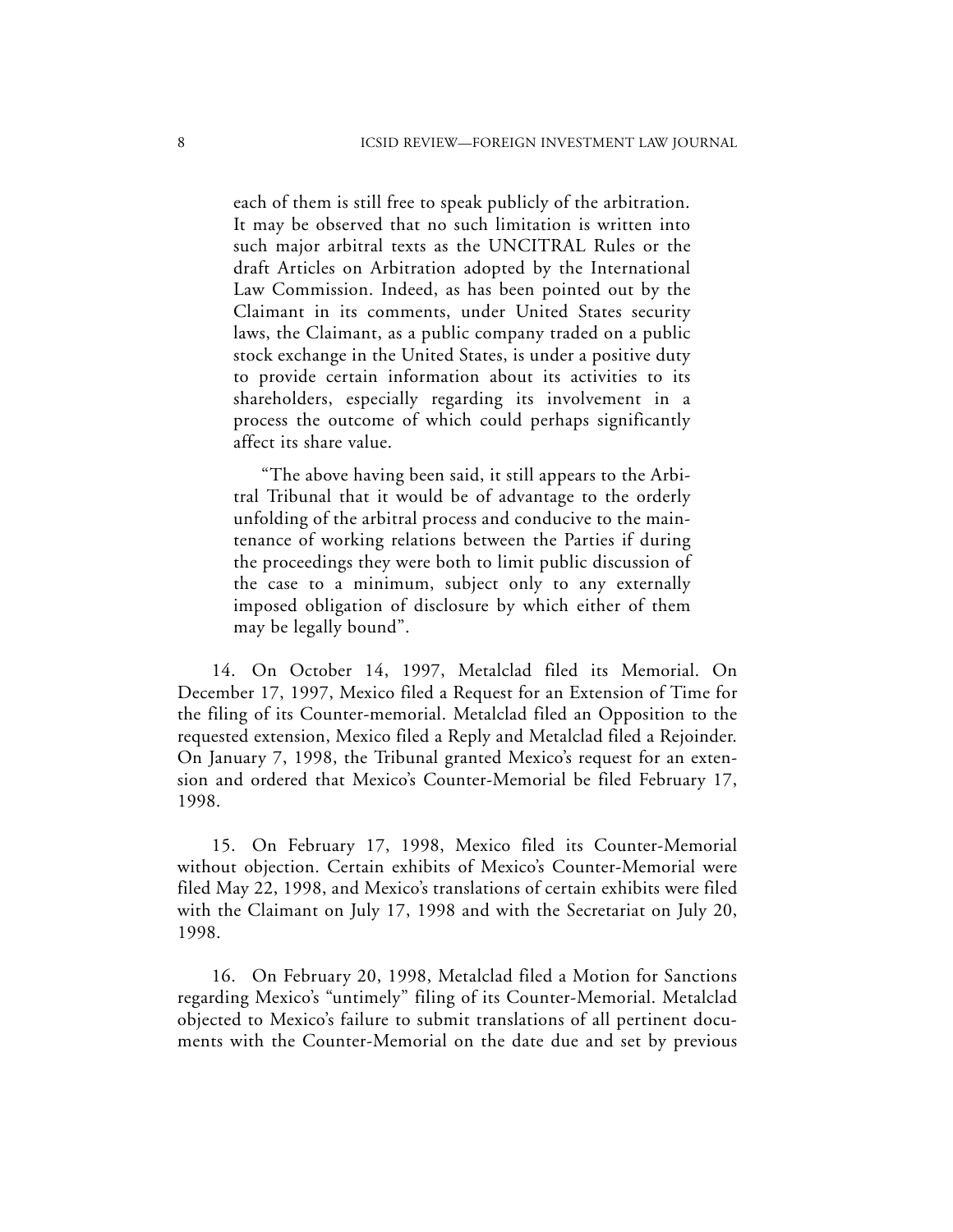Order of the Arbitral Tribunal. Mexico filed an Opposition to the Motion for Sanctions, to which Metalclad filed a Reply and Rejoinder, to which Mexico filed an additional Opposition. On March 31, 1998, the Tribunal denied Metalclad's Motion for Sanctions and stated that non-acceptance of the Counter-Memorial and/or the exclusion of certain documents from consideration would be excessive under the circumstances. The Tribunal further stated that it had been "unable to identify significant, if any, harm suffered by the Claimant by reason of the delay in the filing of the translations".

17. On April 6, 1998, Metalclad filed a Request to Submit a Reply to Mexico's Counter-Memorial, to which Mexico filed an Opposition. On April 20, 1998, the Tribunal granted Metalclad's Request to Submit a Reply, and ordered Metalclad to file the same by June 30, 1998. In its Order, the Tribunal noted that the date for Mexico's Rejoinder would be set after the Tribunal had considered the Reply.

18. On June 22, 1998, Metalclad filed a Motion for Additional Time to File its Reply, to which Mexico filed a Response. On June 29, 1998, the Tribunal granted Metalclad's Motion for Additional Time and ordered the Reply to be filed August 6, 1998. On July 28, 1998, the Tribunal granted the Claimant's request for a further extension of the time period for filing its Reply until August 21, 1998.

19. On August 21, 1998, Metalclad filed its Reply without objection. Transcriptions of portions of the American Appraisal Associate's ("AAA") Expert Report were filed September 3, 1998. Translations of the Reply were filed September 22, 1998 and translations of the AAA Expert Report were filed September 28, 1998.

20. On October 5, 1998, Mexico filed Observations regarding Metalclad's Reply. Metalclad filed a Reply to the Observations, to which Mexico filed a Reply. On November 13, 1998, the Tribunal denied Mexico's requests for exclusion of certain information submitted with the Reply and for the award of costs at that point in time. The Tribunal ordered Mexico to file its Rejoinder by March 19, 1999.

21. On February 22, 1999, Mexico filed a Request for an Extension of Time for the Filing of its Rejoinder. On March 4, 1999, the Tribunal granted Mexico's Request for an Extension of Time and ordered Mexico to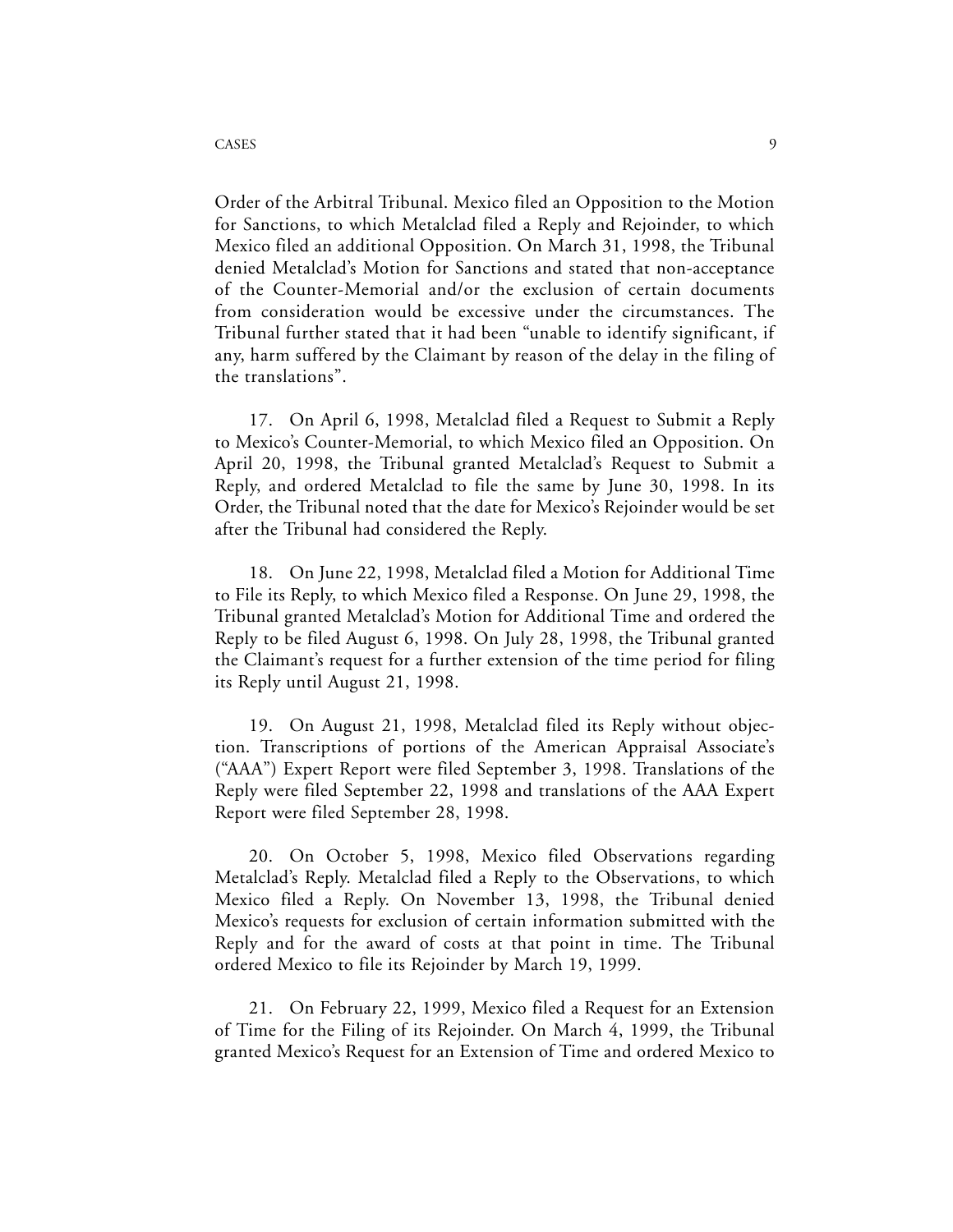file the Rejoinder by April 19, 1999. In the same Order, the Tribunal set the pre-hearing conference for the marshalling of the evidence for July 6, 1999 in Washington, D.C. The Tribunal also ordered the parties' witness lists to be filed by June 11, 1999, together with an outline of each witness's testimony and an estimate of time for each party's presentation of its case and for the examination of witnesses. The Tribunal further set the hearing on the merits for August 30, 1999.

22. On March 11, 1999, Mexico filed a Request for Production of Documents. Metalclad filed a Response to Mexico's Request, to which Mexico filed a Reply. On April 14, 1999, Mexico then filed a request for an extension of one month in the time for filing its Rejoinder. On April 16, 1999, the Tribunal granted in part Mexico's Request for an Extension and ordered that the Rejoinder be filed by May 3, 1999. The Tribunal further extended the time for the parties to submit their marshalling of the evidence briefs to June 18, 1999. On May 3, 1999, Mexico filed its Rejoinder.

23. During the written phase of the pleadings, statements from the following persons were submitted by the Parties: **by Metalclad** – American Appraisal Associates, Augustina Armijo Bautista, Kevin C. Brennan, Gustavo Carvajal Isunza, Francisco Castillo Ayala, Centro JURICI, Ramon Chavez Quirarte, Anthony Dabbene, Daniel de la Torre, Jorge de la Torre, Lee A. Deets, William E. Gordon, Javier Guerra Cisneros, Bruce H. Haglund, Jaime E. Herrera, Ambassador James R. Jones, Grant S. Kesler, Ariel Miranda Nieto, Paul Mitchener, T. Daniel Neveau, Herbert L. Oakes Jr., Sandra Ray-Baucom, David Robinson, Sergio Reyes Lujan, Humberto C. Rodarte Ramon, Mario Salgado de la Sancha, Leland E. Sweetser, Anthony Talamantez, Mike Tuckett, Roy Zanatta; **by Mexico** – Luis Manuel Abella Armella, Sergio Aleman Gonzalez, Rene Altamirano Perez, Salomon Avila Perez, Antonio Azuela de la Cueva, Fernando Bejarano, Alan Borner, John C. Butler III, Julia Carabias Lillo, Juan Carrera Mendoza, José Ramón Cossío Díaz, Pablo Cruz Llañez, Kevin Dages, Jaime de la Cruz Nogueda, Jose Mario de la Garza Mendizabal, Carlos de Silva, Fernando Diaz-Barriga Martinez, Hector Raul Garcia Leos, Jorge Adolfo Hermosillo Silva, Francisco Enrique Hernandez Sanchez, Sergio Lopez Ayllon, Joel Milan, Pedro Medellin Milan, Hermilo Mendez Aguilar, Angelina Nunez, Santiago Oñate Laborde, Rogelio Orta Campos, Jose Antonio Ortega Rivero, Praxedis Palomo Tovar, Officials of PRODIN, Leonel Ramos Torres, Ronald E. Robertson, Aurelio Romo Navarro, Juan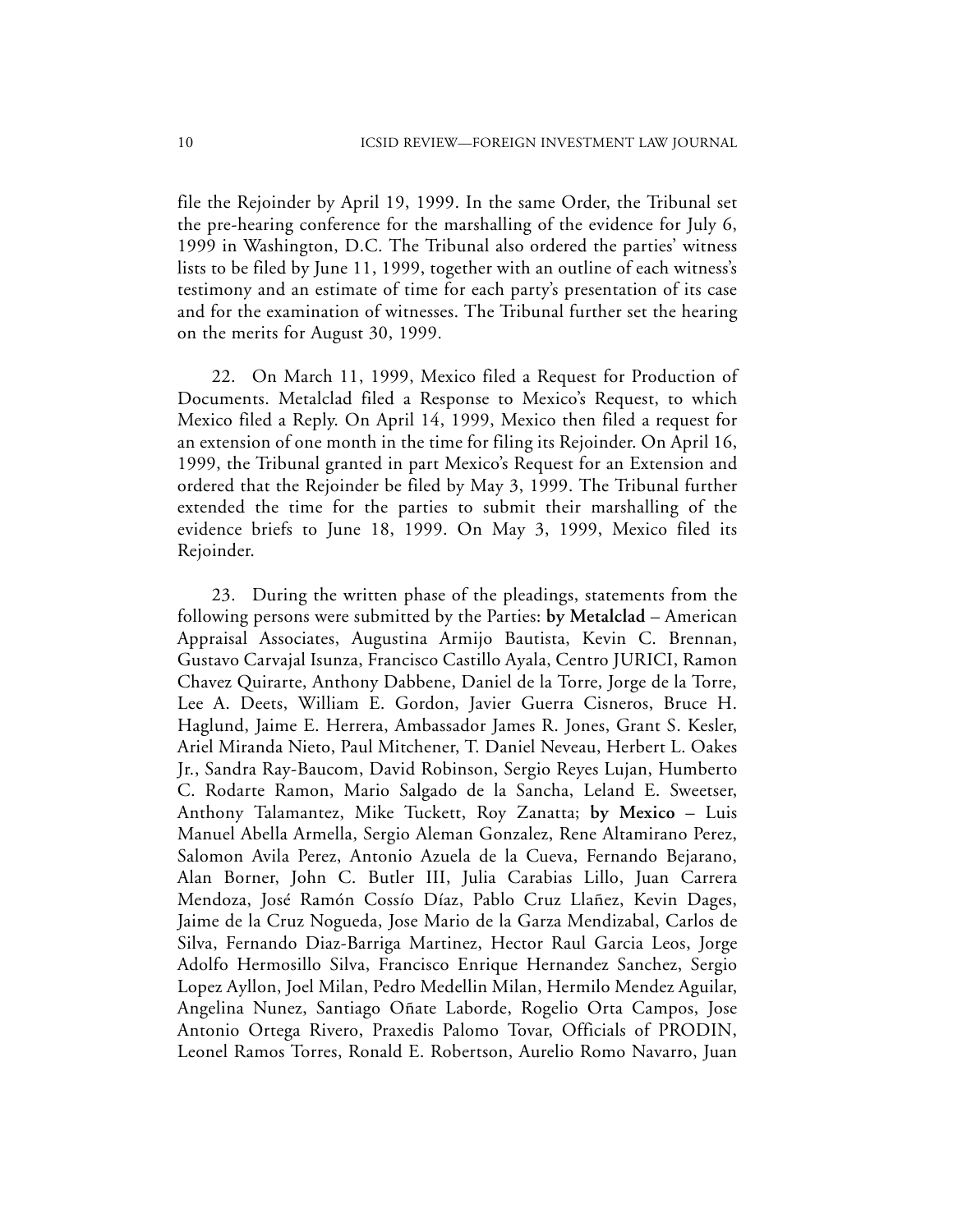Antonio Romo, Horacio Sanchez Unzueta, Leonel Serrato Sanchez, Ulises Schmill Ordonez, Marcia Williams, Ramiro Zaragoza Garcia, Mark Zmijewski.

24. As permitted by NAFTA, Article 1128, Canada made a written submission to the Tribunal on July 28, 1999. Although Canada does not have any specific commercial interest in the dispute in this case, the submission addressed the interpretation of NAFTA, Article 1110 relating to expropriation and compensation. Specifically, Canada rejected Metalclad's suggestion that NAFTA, Article 1110 is a codification of the United States' position on the rules of international law regarding expropriation and compensation.

25. With the agreement of the parties, a hearing was held in Washington, D.C. from August 30, 1999 through September 9, 1999, at which both parties appeared and presented witnesses. The Tribunal directed that only those portions of the written submissions that were disputed were to be introduced at the hearing. Witnesses called by Metalclad for cross-examination were Julia Carabias Lillo, Horacio Sanchez Unzuetta, Pedro Medellin Milan, Leonel Ramos Torres, Marcia Williams and John Butler III; witnesses called for cross-examination by Mexico were Grant S. Kesler, Gustavo Carvajal Isunza, Anthony Dabbene, Lee A. Deets and Daniel T. Neveau.

26. The Tribunal posed questions to the parties, which were addressed by the parties in their post-hearing briefs submitted on November 9, 1999. Full verbatim transcripts were made of the hearing and distributed to the parties.

27. As permitted by NAFTA, Article 1128, the United States made a written submission to the Tribunal on November 9, 1999. Although the United States does not have any specific commercial interest in the dispute in this case, the submission set forth the United States' position that the actions of local governments, including municipalities, are subject to NAFTA standards. The United States also submitted that the NAFTA, Article 1110, term "tantamount to expropriation" addressed both measures that directly expropriate and measures tantamount to expropriation that thereby indirectly expropriate investments. The United States rejected the suggestion that the term "tantamount to expropriation" was intended to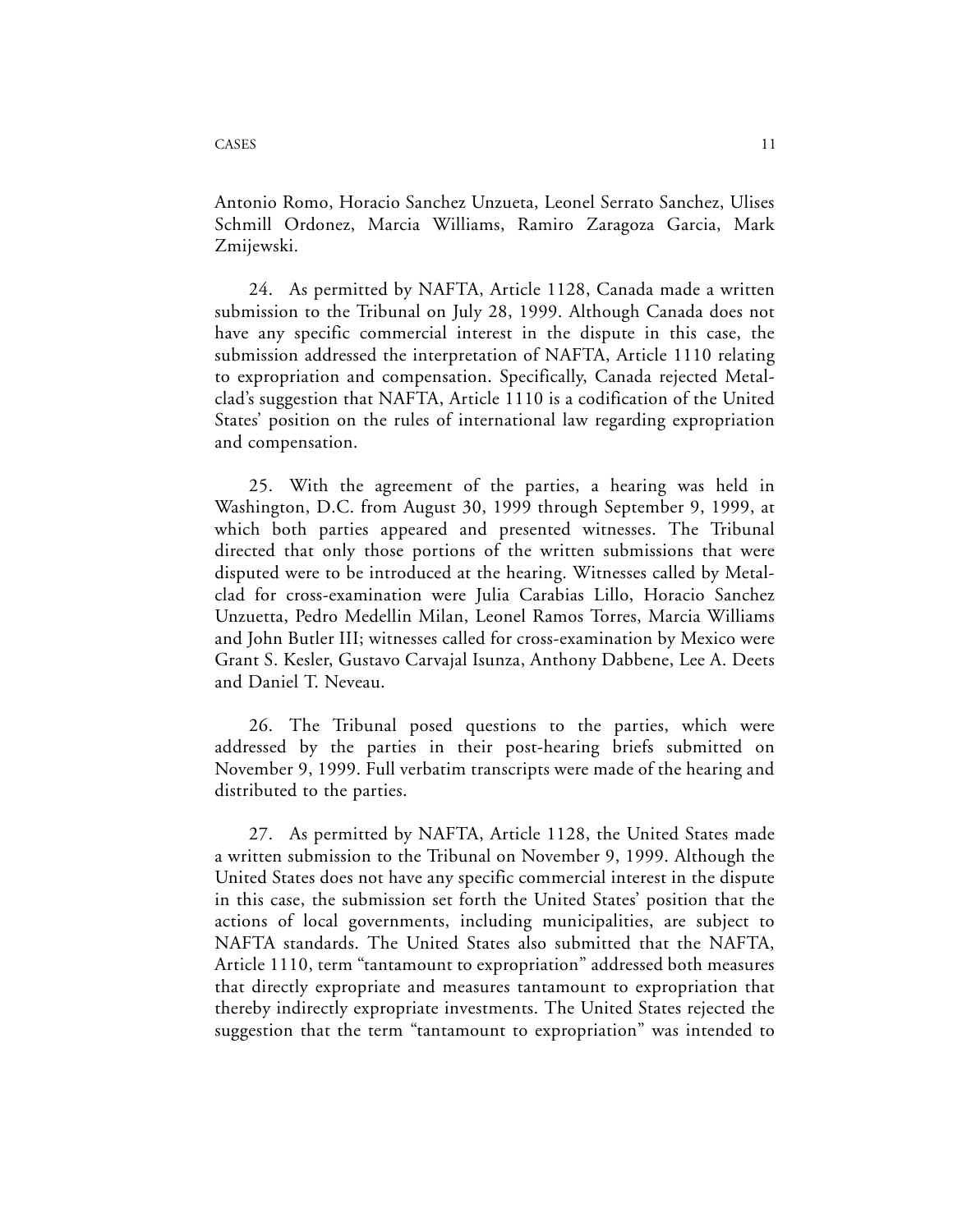create a new category of expropriation not previously recognized in customary international law.

#### V. FACTS AND ALLEGATIONS

#### **A. The Facilities at Issue**

28. In 1990 the federal government of Mexico authorized COTERIN to construct and operate a transfer station for hazardous waste in La Pedrera, a valley located in Guadalcazar in SLP. The site has an area of 814 hectares and lies 100 kilometers northeast of the capital city of SLP, separated from it by the Sierra Guadalcazar mountain range, 70 kilometers from the city of Guadalcazar. Approximately 800 people live within ten kilometers of the site.

29. On January 23, 1993, the National Ecological Institute (hereinafter "INE"), an independent sub-agency of the federal Secretariat of the Mexican Environment, National Resources and Fishing (hereinafter "SEMARNAP"), granted COTERIN a federal permit to construct a hazardous waste landfill in La Pedrera (hereinafter "the landfill").

# **B. Metalclad's Purchase of the Site and its Landfill Permits**

30. Three months after the issuance of the federal construction permit, on April 23, 1993, Metalclad entered into a 6-month option agreement to purchase COTERIN together with its permits, in order to build the hazardous waste landfill.

31. Shortly thereafter, on May 11, 1993, the government of SLP granted COTERIN a state land use permit to construct the landfill. The permit was issued subject to the condition that the project adapt to the specifications and technical requirements indicated by the corresponding authorities, and accompanied by the General Statement that the license did not prejudge the rights or ownership of the applicant and did not authorize works, constructions or the functioning of business or activities.

32. One month later, on June 11, 1993, Metalclad met with the Governor of SLP to discuss the project. Metalclad asserts that at this meeting it obtained the Governor's support for the project. In fact, the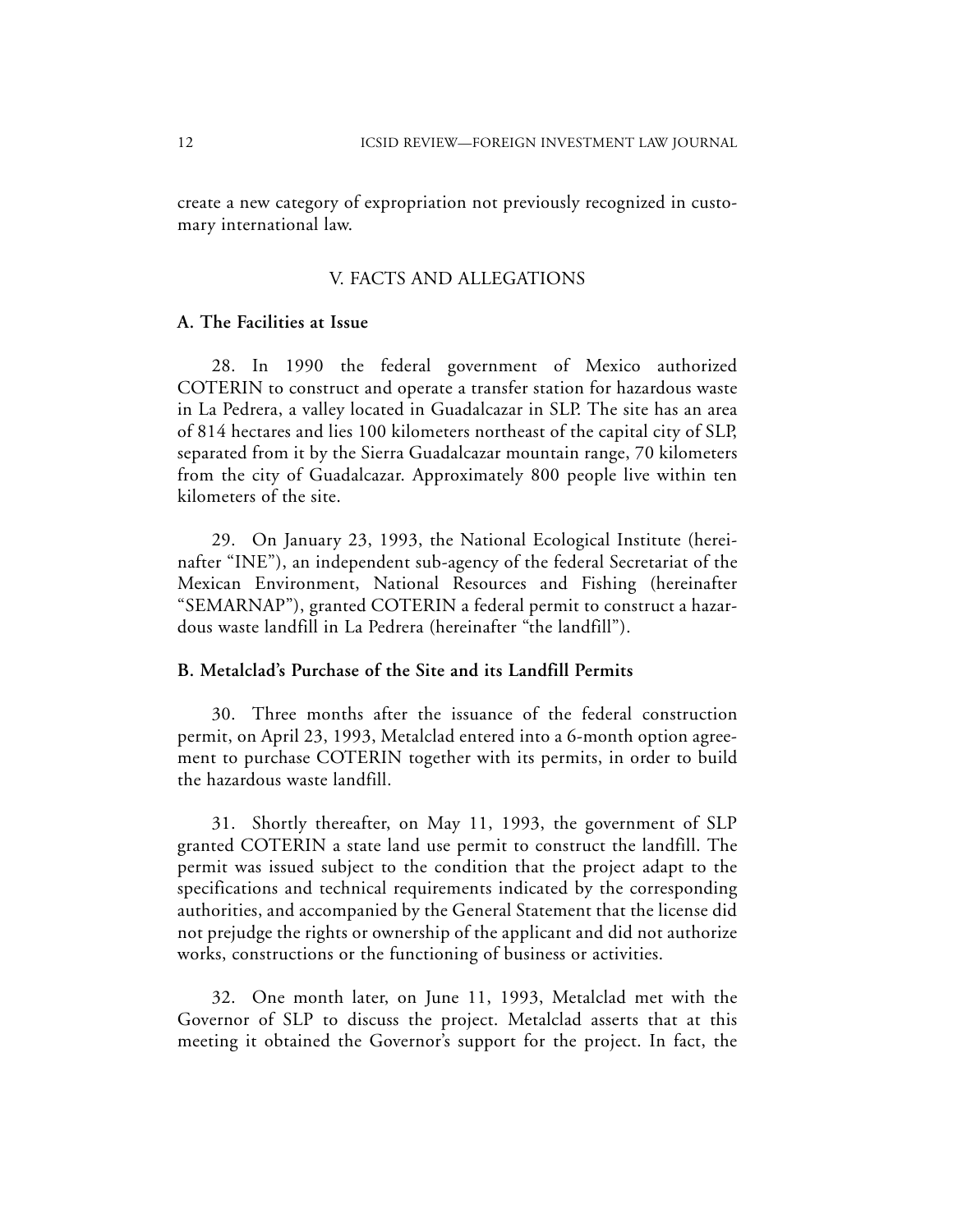Governor acknowledged at the hearing that a reasonable person might expect that the Governor would support the project if studies confirmed the site as suitable or feasible and if the environmental impact was consistent with Mexican standards.

33. Metalclad further asserts that it was told by the President of the INE and the General Director of the Mexican Secretariat of Urban Development and Ecology (hereinafter "SEDUE")<sup>3</sup> that all necessary permits for the landfill had been issued with the exception of the federal permit for operation of the landfill. A witness statement submitted by the President of the INE suggests that a hazardous waste landfill could be built if all permits required by the corresponding federal and state laws have been acquired.

34. Metalclad also asserts that the General Director of SEDUE told Metalclad that the responsibility for obtaining project support in the state and local community lay with the federal government.

35. On August 10, 1993, the INE granted COTERIN the federal permit for operation of the landfill. On September 10, 1993, Metalclad exercised its option and purchased COTERIN, the landfill site and the associated permits.

36. Metalclad asserts it would not have exercised its COTERIN purchase option but for the apparent approval and support of the project by federal and state officials.

# **C. Construction of the Hazardous Waste Landfill**

37. Metalclad asserts that shortly after its purchase of COTERIN, the Governor of SLP embarked on a public campaign to denounce and prevent the operation of the landfill.

38. Metalclad further asserts, however, that in April 1994, after months of negotiation, Metalclad believed it had secured SLP's agreement to support the project. Consequently, in May 1994, after receiving an eighteen-month extension of the previously issued federal construction

<sup>&</sup>lt;sup>3</sup> SEDUE is the predecessor organization to SEMARNAP.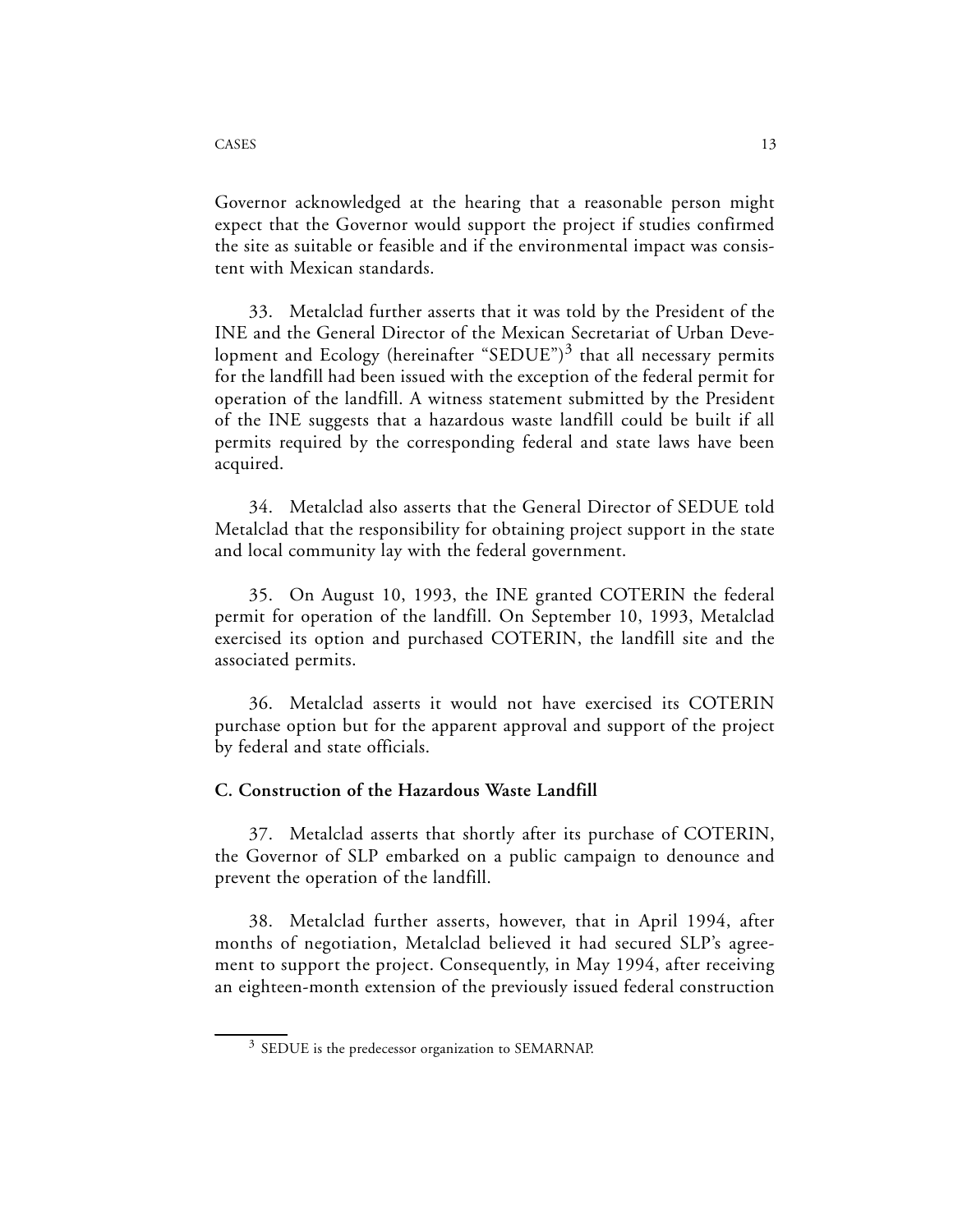permit from the INE, Metalclad began construction of the landfill. Mexico denies that SLP's agreement or support had ever been obtained.

39. Metalclad further maintains that construction continued openly and without interruption through October 1994. Federal officials and state representatives inspected the construction site during this period, and Metalclad provided federal and state officials with written status reports of its progress.

40. On October 26, 1994, when the Municipality ordered the cessation of all building activities due to the absence of a municipal construction permit, construction was abruptly terminated.

41. Metalclad asserts it was once again told by federal officials that it had all the authority necessary to construct and operate the landfill; that federal officials said it should apply for the municipal construction permit to facilitate an amicable relationship with the Municipality; that federal officials assured it that the Municipality would issue the permit as a matter of course; and that the Municipality lacked any basis for denying the construction permit. Mexico denies that any federal officials represented that a municipal permit was not required, and affirmatively states that a permit was required and that Metalclad knew, or should have known, that the permit was required.

42. On November 15, 1994, Metalclad resumed construction and submitted an application for a municipal construction permit.

43. On January 31, 1995, the INE granted Metalclad an additional federal construction permit to construct the final disposition cell for hazardous waste and other complementary structures such as the landfill's administration building and laboratory.

44. In February 1995, the Autonomous University of SLP (hereinafter "UASLP") issued a study confirming earlier findings that, although the landfill site raised some concerns, with proper engineering it was geographically suitable for a hazardous waste landfill. In March 1995, the Mexican Federal Attorney's Office for the Protection of the Environment (hereinafter "PROFEPA"), an independent sub-agency of SEMARNAP, conducted an audit of the site and also concluded that, with proper engi-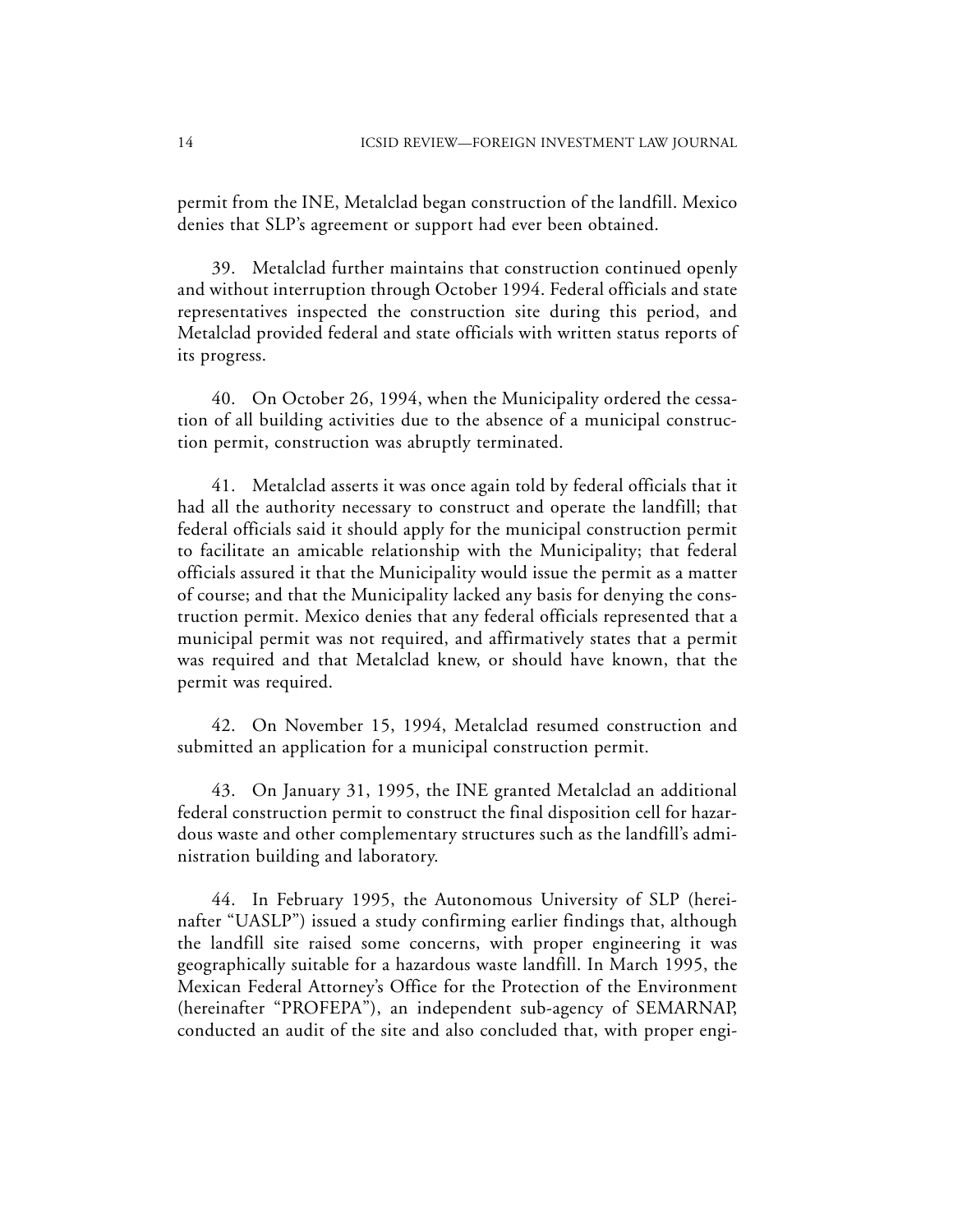neering and operation, the landfill site was geographically suitable for a hazardous waste landfill.

#### **D. Metalclad is Prevented from Operating the Landfill**

45. Metalclad completed construction of the landfill in March 1995. On March 10, 1995, Metalclad held an "open house," or "inauguration," of the landfill which was attended by a number of dignitaries from the United States and from Mexico's federal, state and local governments.

46. Demonstrators impeded the "inauguration," blocked the entry and exit of buses carrying guests and workers, and employed tactics of intimidation against Metalclad. Metalclad asserts that the demonstration was organized at least in part by the Mexican state and local governments, and that state troopers assisted in blocking traffic into and out of the site. Metalclad was thenceforth effectively prevented from opening the landfill.

47. After months of negotiation, on November 25, 1995, Metalclad and Mexico, through two of SEMARNAP's independent sub-agencies (the INE and PROFEPA), entered into an agreement that provided for and allowed the operation of the landfill (hereinafter "the *Convenio*").

48. The *Convenio* stated that an environmental audit of the site was carried out from December, 1994 through March, 1995; that the purpose of the audit was to check the project's compliance with the laws and regulations; to check the project's plans for prevention of and attention to emergencies; and to study the project's existing conditions, control proceedings, maintenance, operation, personnel training and mechanisms to respond to environmental emergencies. The *Convenio* also stated that, as the audit detected certain deficiencies, Metalclad was required to submit an action plan to correct them; that Metalclad did indeed submit an action plan including a corresponding site remediation plan; and that Metalclad agreed to carry out the work and activities set forth in the action plan, including those in the corresponding plan of remediation. These plans required that remediation and commercial operation should take place simultaneously within the first three years of the landfill's operation. The *Convenio* provided for a five-year term of operation for the landfill, renewable by the INE and PROFEPA. In addition to requiring remediation, the *Convenio* stated that Metalclad would designate 34 hectares of its property as a buffer zone for the conservation of endemic species. The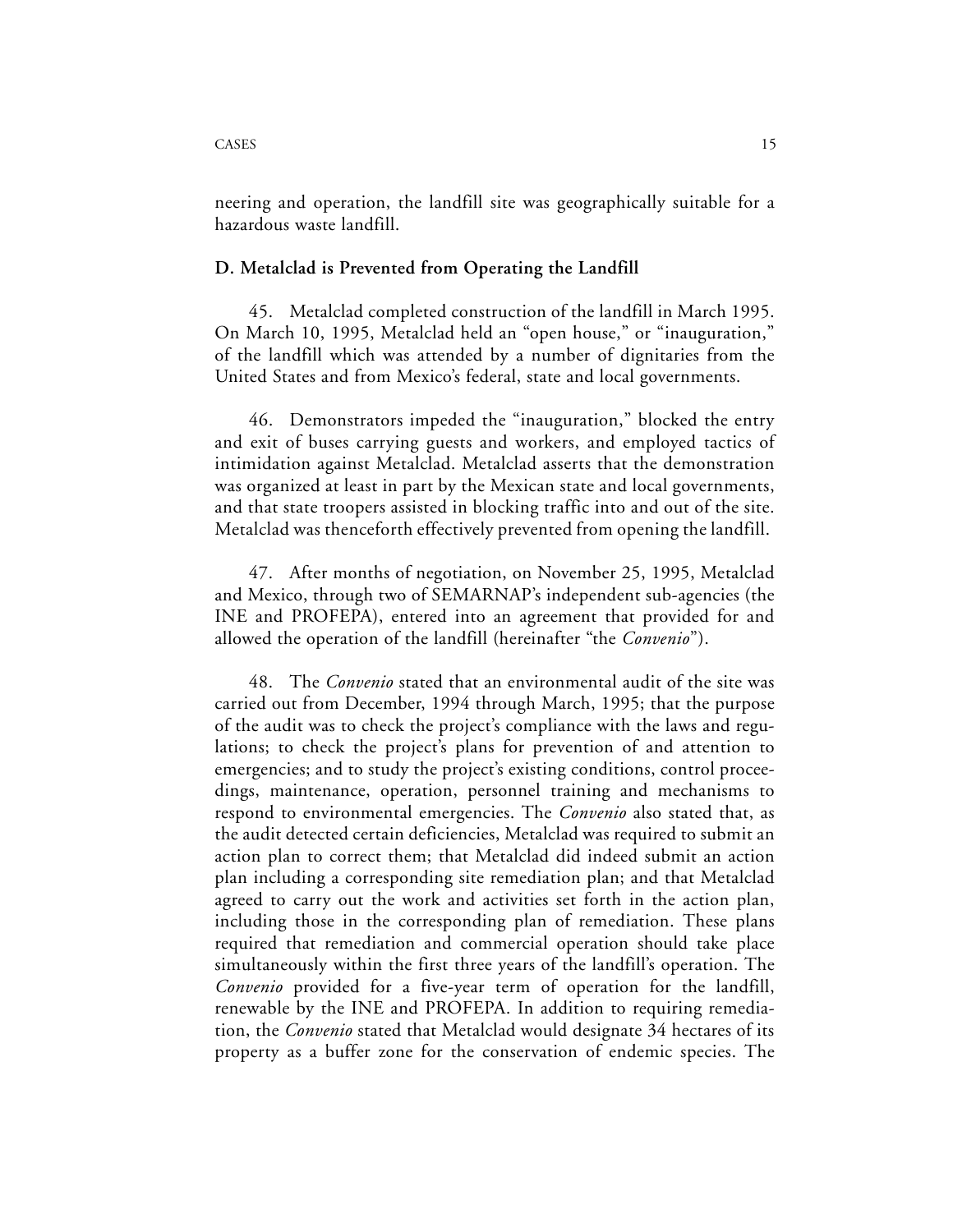*Convenio* also required PROFEPA to create a Technical-Scientific Committee to monitor the remediation and required that representatives of the INE, the National Autonomous University of Mexico and the UASLP be invited to participate in that Committee. A Citizen Supervision Committee was to be created. Metalclad was to contribute two new pesos per ton of waste toward social works in Guadalcazar and give a 10% discount for the treatment and final disposition of hazardous waste generated in SLP. Metalclad would also provide one day per week of free medical advice for the inhabitants of Guadalcazar through Metalclad's qualified medical personnel, employ manual labor from within Guadalcazar, and give preference to the inhabitants of Guadalcazar for technical training. Metalclad would also consult with government authorities on matters of remediation and hazardous waste, and provide two courses per year on the management of hazardous waste to personnel of the public, federal, state and municipal sectors, as well as social and private sectors.

49. Metalclad asserts that SLP was invited to participate in the process of negotiating the *Convenio*, but that SLP declined. The Governor of SLP denounced the *Convenio* shortly after it was publicly announced.

50. On December 5, 1995, thirteen months after Metalclad's application for the municipal construction permit was filed, the application was denied. In doing this, the Municipality recalled its decision to deny a construction permit to COTERIN in October 1991 and January 1992 and noted the "impropriety" of Metalclad's construction of the landfill prior to receiving a municipal construction permit.

51. There is no indication that the Municipality gave any consideration to the construction of the landfill and the efforts at operation during the thirteen months during which the application was pending.

52. Metalclad has pointed out that there was no evidence of inadequacy of performance by Metalclad of any legal obligation, nor any showing that Metalclad violated the terms of any federal or state permit; that there was no evidence that the Municipality gave any consideration to the recently completed environmental reports indicating that the site was in fact suitable for a hazardous waste landfill; that there was no evidence that the site, as constructed, failed to meet any specific construction requirements; that there was no evidence that the Municipality ever required or issued a municipal construction permit for any other construction project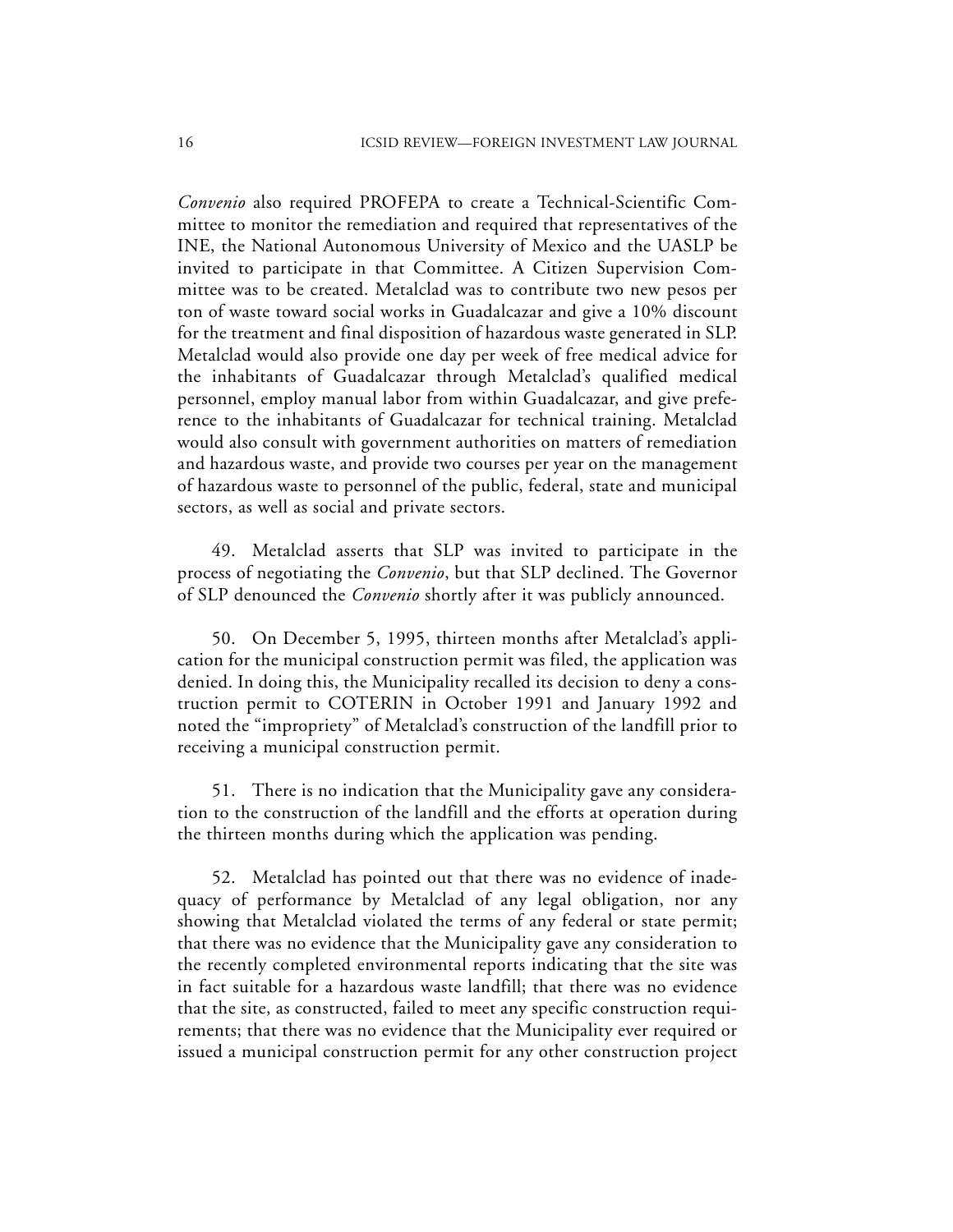in Guadalcazar; and that there was no evidence that there was an established administrative process with respect to municipal construction permits in the Municipality of Guadalcazar.

53. Mexico asserts that Metalclad was aware through due diligence that a municipal permit might be necessary on the basis of the case of COTERIN (1991, 1992), and other past precedents for various projects in SLP.

54. Metalclad was not notified of the Town Council meeting where the permit application was discussed and rejected, nor was Metalclad given any opportunity to participate in that process. Metalclad's request for reconsideration of the denial of the permit was rejected.

55. In December 1995, shortly following the Municipality's rejection of Metalclad's permit application, the Municipality filed an administrative complaint with SEMARNAP challenging the *Convenio*. SEMARNAP denied the Municipality's complaint.

56. On January 31, 1996, the Municipality filed an *amparo* proceeding in the Mexican courts challenging SEMARNAP's dismissal of its *Convenio* complaint. An injunction was issued and Metalclad was barred from conducting any hazardous waste landfill operations. The *amparo* was finally dismissed, and the injunction lifted, in May 1999.

57. On February 8, 1996, the INE granted Metalclad an additional permit authorizing the expansion of the landfill capacity from 36,000 tons per year to 360,000 tons per year.

58. From May 1996 through December 1996, Metalclad and the State of SLP attempted to resolve their issues with respect to the operation of the landfill. These efforts failed and, on January 2, 1997, Metalclad initiated the present arbitral proceedings against the Government of Mexico under Chapter Eleven of the NAFTA.

59. On September 23, 1997, three days before the expiry of his term, the Governor issued an Ecological Decree declaring a Natural Area for the protection of rare cactus. The Natural Area encompasses the area of the landfill. Metalclad relies in part on this Ecological Decree as an additional element in its claim of expropriation, maintaining that the Decree effectively and permanently precluded the operation of the landfill.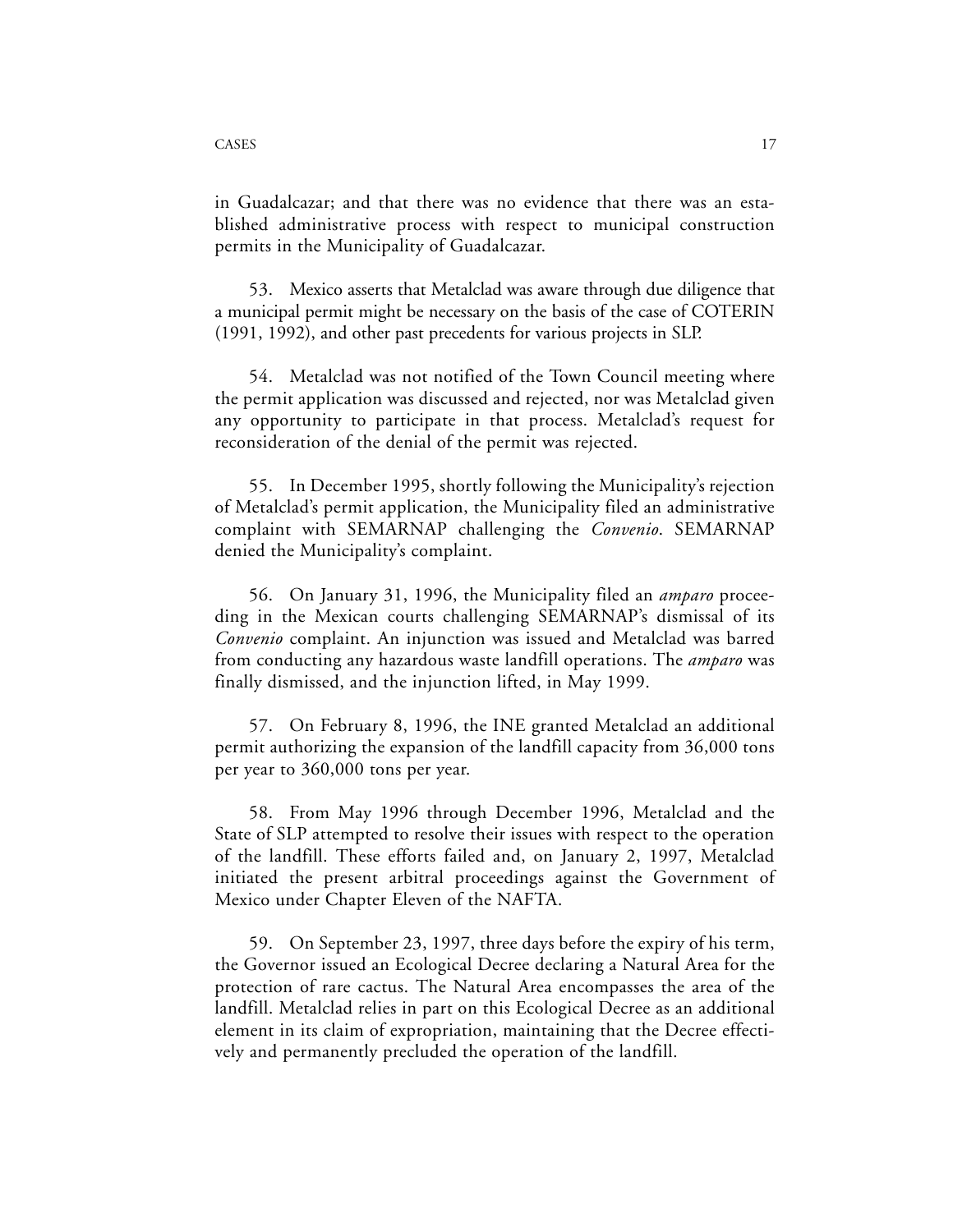60. Metalclad also alleges, on the basis of reports by the Mexican media, that the Governor of SLP stated, that the Ecological Decree "definitely cancelled any possibility that exists of opening the industrial waste landfill of La Pedrera".

61. Metalclad also asserts that a high level SLP official, with respect to the Ecological Decree and as reported by Mexican media, "expressed confidence in closing in this way, all possibility for the United States firm Metalclad to operate its landfill in this zone, independently of the future outcome of its claim before the Arbitral Tribunals of the NAFTA treaty".

62. The landfill remains dormant. Metalclad has not sold or transferred any portion of it.

63. Mexico denies each of these media accounts as they relate to the Ecological Decree.

64. Mexico also maintains that consideration of the Ecological Decree is outside the jurisdiction of the Tribunal because the Decree was enacted after the filing of the Notice of Intent of Arbitration. More particularly, Mexico argues that NAFTA, Article 1119, entitled "Notice of Intent to Submit a Claim", precludes claims for breaches that have not yet occurred, relying on the language in that Article which states that:

"The disputing investor shall deliver to the disputing Party written notice of its intention to submit a claim to arbitration at least 90 days before a claim is submitted, which notice shall specify:

- . . .
- (b) The provisions of [the NAFTA] alleged to have been breached and any other relevant provisions.
- (c) The issues and factual basis for the claim."

Mexico further invokes NAFTA, Article 1120 which requires that six months elapse between the events giving rise to a claim and the submission of the claim. On the basis of these two Articles, Mexico argues that a claimant must ensure its claim is ripe at the time it is filed. At the same time, Mexico does not exclude the possibility that amendments to a claim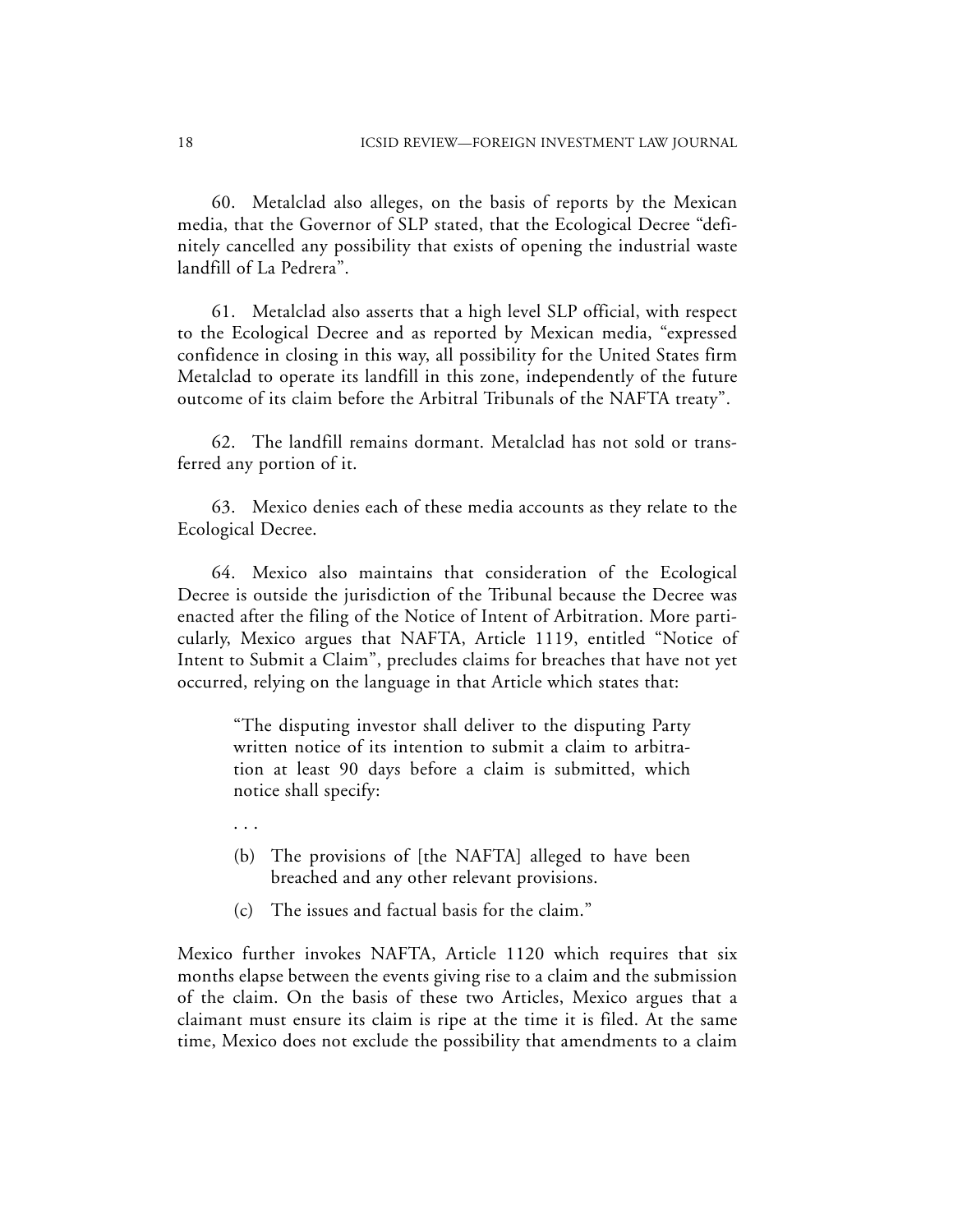may be made. Rather, Mexico initially asserted that in order to ensure fairness and clarity, amendment of a claim or the presentation of an ancillary claim within Article 48 of the Additional Facility Rules should be the subject of a formal application and the required amendment should be stated clearly. Later, Mexico adjusted its position in its posthearing brief in which it argues that Section B of Chapter Eleven does not contemplate the amendment of ripened claims to include post-claim events. Mexico contends that Section B of Chapter Eleven modifies the Additional Facility Rules as regards the amendment of claims and the filing of ancillary claims, making Article 48 of the Additional Facility Rules inapplicable.

65. Metalclad's position is that Mexico's analysis of Articles 1119 and 1120 is artificial, and that the six month rule merely sets forth an initial rule for claim eligibility designed to foster exhaustion of pre-arbitral methods of dispute resolution. In support of its position, Metalclad invokes NAFTA, Article 1118, which provides that disputing parties should first attempt to settle a claim through consultation or negotiation. Metalclad further adduces policy reasons in support of its right to base its claim on acts occurring after submission of its Notice of Claim. First, Metalclad argues that policies related to the administration of justice support its position. In particular, it argues that an inability to rely on post-Notice of Claim acts would deprive parties of redress concerning a period during which a State might be most inclined to disregard its treaty obligations. Second, Metalclad argues that requiring a claimant to forego or defer the airing of subsequent, related, breaches would be inconsistent with NAFTA's stated aim of creating effective procedures for the resolution of its disputes. Such an interpretation, Metalclad suggests, would create serious inefficiencies by requiring the claimant to bring related actions *seriatim* and that those actions would be subject to *res judicata* principles to a Claimant's detriment. Metalclad also argues that injustice would result because claimants will choose, for financial and other reasons, not to start a fresh NAFTA action and tribunals would be unable to consider acts of bad faith occurring during the arbitration. Third, Metalclad maintains that its view is consistent with the ICSID Arbitral Tribunal's broad jurisdiction. Metalclad points out that the texts mentioned in NAFTA, Article 1120, allow for amendment of claims and cites Article 48 of the Rules as allowing for incidental or additional claims provided that such claims are within the scope of the arbitration agreement of the parties. Metalclad concludes that the policies underlying NAFTA, Articles 1119 and 1120, are fulfilled once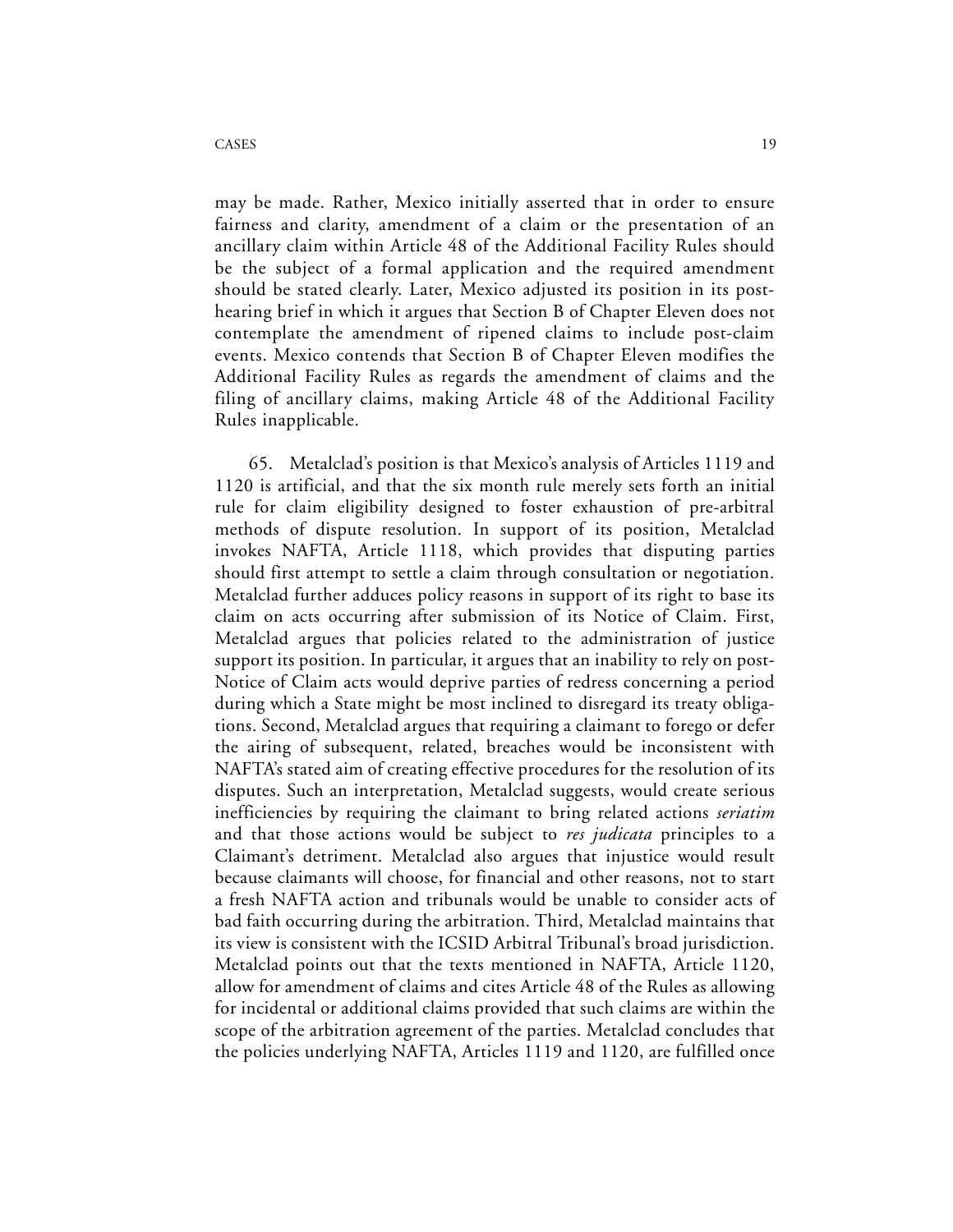the appropriate periods have passed prior to submission of the claim and that the Respondent is not prejudiced by the amendments, provided that they are made no later than the Claimant's Reply and that the Respondent is permitted a Rejoinder.

66. The Tribunal accepts Mexico's contention that a case may not be initiated on the basis of an anticipated breach. However, the Tribunal cannot accept Mexico's interpretation and application of the time limits set out in the NAFTA. Metalclad properly submitted its claim under the Additional Facility Rules as provided under NAFTA, Article 1120. Article 1120(2) provides that the arbitration rules under which the claim is submitted shall govern the arbitration except to the extent modified by Section B of Chapter Eleven. Article 48(1) of the Rules clearly states that a party may present an incidental or additional claim provided that the ancillary claim is within the scope of the arbitration agreement of the parties.

67. The Tribunal does not agree with Mexico's post-hearing position that Section B of Chapter Eleven modifies Article 48 of the Rules. The Tribunal believes it was not the intent of the drafters of NAFTA, Articles 1119 and 1120, to limit the jurisdiction of a Tribunal under Chapter Eleven in this way. Rather, the Tribunal prefers Mexico's position, as stated in its Rejoinder, that construes NAFTA Chapter Eleven, Section B, and Article 48 of the Rules as permitting amendments to previously submitted claims and consideration of facts and events occurring subsequent to the submission of a Notice of Claim, particularly where the facts and events arise out of and/or are directly related to the original claim. A contrary holding would require a claimant to file multiple subsequent and related actions and would lead to inefficiency and inequity.

68. The Tribunal agrees with Mexico that the process regarding amendments to claims must be one that ensures fairness and clarity. Article 48(2) of the Rules ensures such fairness by requiring that any ancillary claim be presented not later than the Claimant's Reply. In this matter, Metalclad presented information relating to the Ecological Decree and its intent to rely on the Ecological Decree as early as its Memorial. Mexico subsequently filed its Counter-Memorial and Rejoinder. The Ecological Decree directly relates to the property and investment at issue, and Mexico has had ample notice and opportunity to address issues relating to that Decree.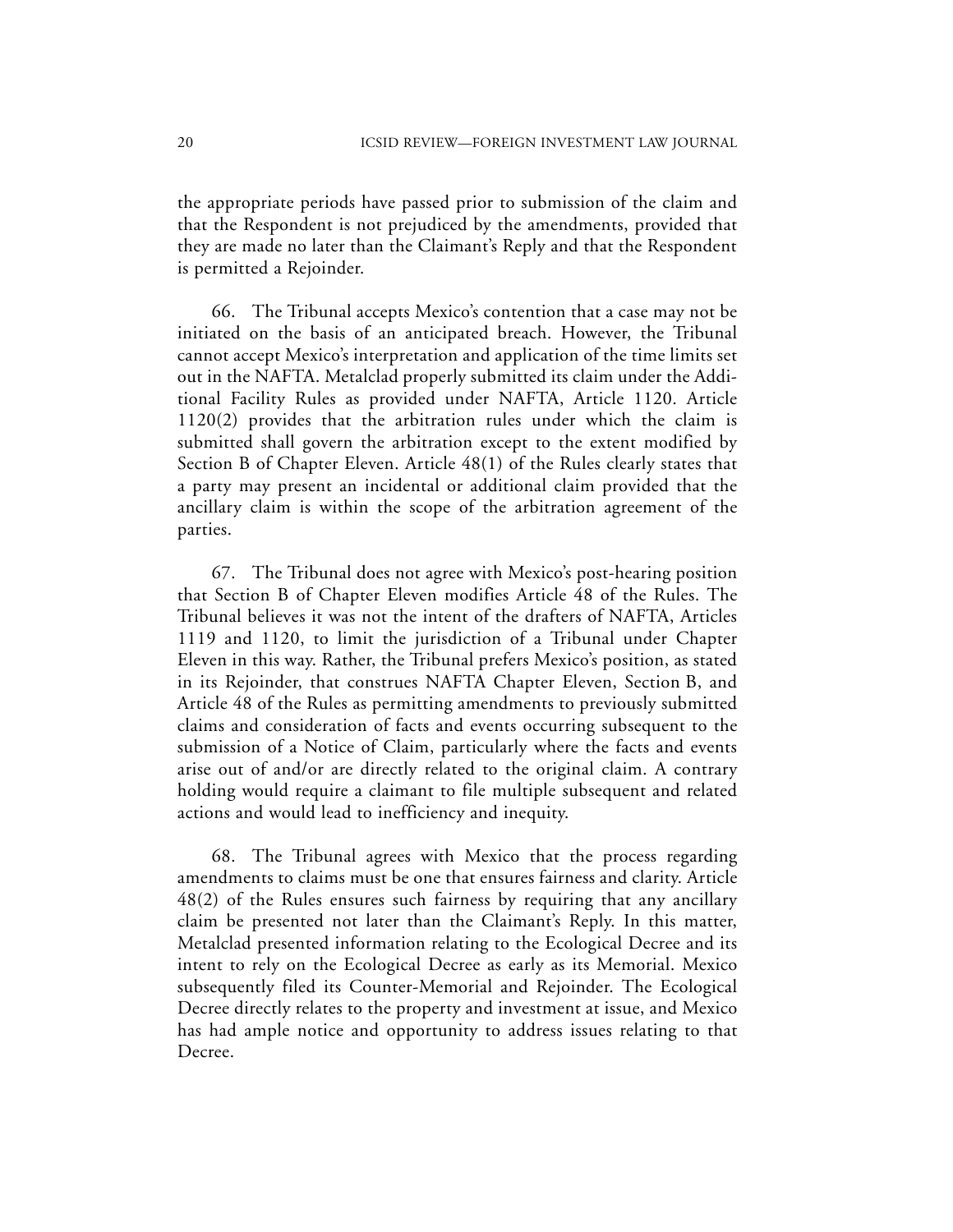69. The Tribunal thus finds that, although the Ecological Decree was issued subsequent to Metalclad's submission of its claim, issues relating to it were presented by Metalclad in a timely manner and consistently with the principles of fairness and clarity. Mexico has had ample opportunity to respond and has suffered no prejudice. The Tribunal therefore holds that consideration of the Ecological Decree is within its jurisdiction but, as will be seen, does not attach to it controlling importance.

#### VI. APPLICABLE LAW

70. A Tribunal established pursuant to NAFTA Chapter Eleven, Section B must decide the issues in dispute in accordance with NAFTA and applicable rules of international law. (*NAFTA Article 1131*(*1*)). In addition, NAFTA Article 102(2) provides that the Agreement must be interpreted and applied in the light of its stated objectives and in accordance with applicable rules of international law. These objectives specifically include transparency and the substantial increase in investment opportunities in the territories of the Parties. (*NAFTA Article 102*(*1*)(*c*))*.* The Vienna Convention on the Law of Treaties, Article 31(1) provides that a treaty is to be interpreted in good faith in accordance with the ordinary meaning to be given to the terms of the treaty in their context and in the light of the treaty's object and purpose. The context for the purpose of the interpretation of a treaty shall comprise, in addition to the text, including its preamble and annexes, any agreement relating to the treaty which was made between all the parties in connection with the conclusion of the treaty. (*Id., Article 31(2)(a)).* There shall also be taken into account, together with the context, any relevant rules of international law applicable in the relations between the parties. (*Id., Article 31(3)).* Every treaty in force is binding upon the parties to it and must be performed by them in good faith. (*Id., Article 26).* A State party to a treaty may not invoke the provisions of its internal law as justification for its failure to perform the treaty. (*Id., Article 27).*

71. The Parties to NAFTA specifically agreed to "ENSURE a predictable commercial framework for business planning and investment". (*NAFTA Preamble, para. 6 (emphasis in original))*. NAFTA further requires that "[e]ach Party shall ensure that its laws, regulations, procedures, and administrative rulings of general application respecting any matter covered by this Agreement are promptly published or otherwise made available in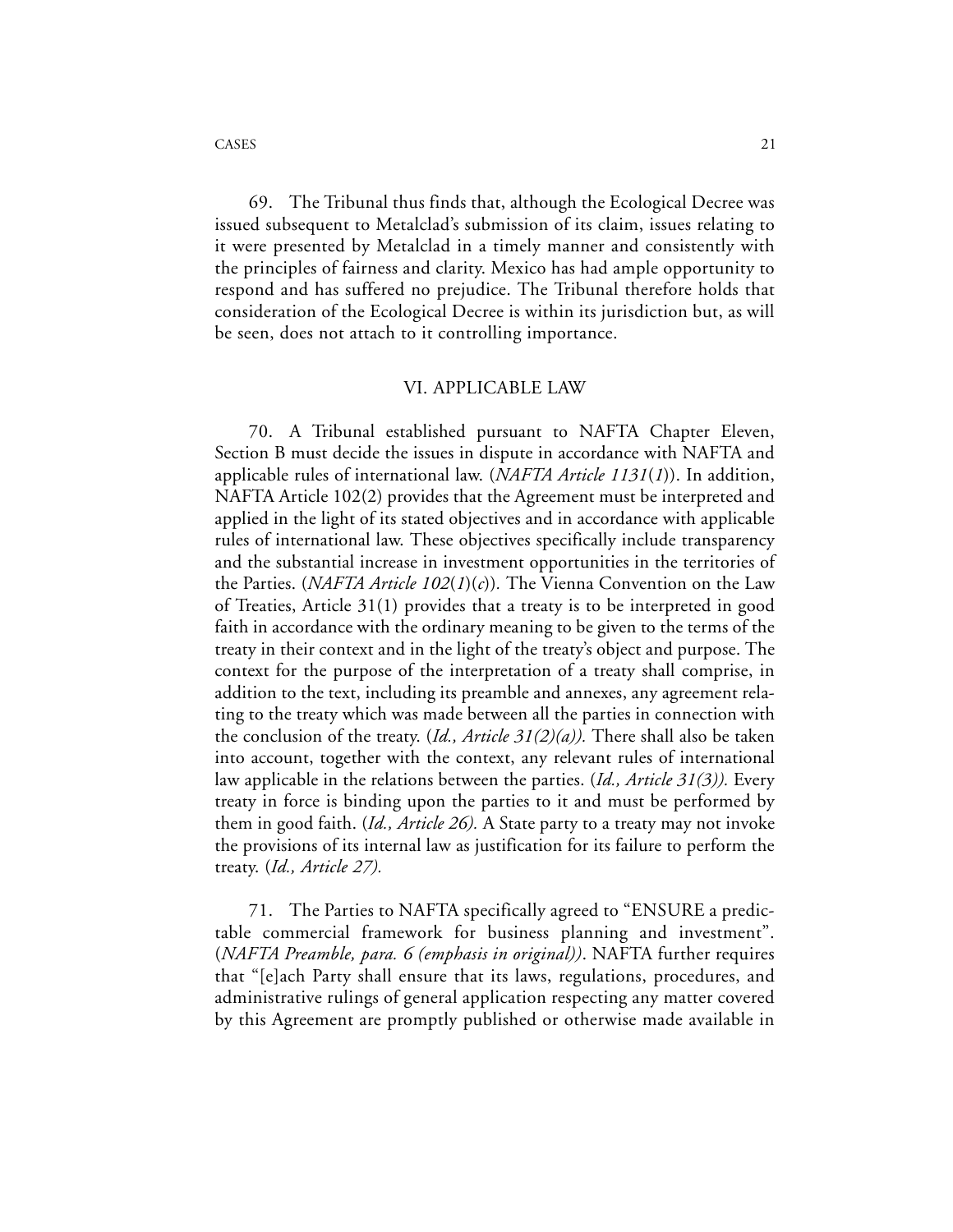such a manner as to enable interested persons and Parties to become acquainted with them". *Id. Article 1802.1.*

#### VII. THE TRIBUNAL'S DECISION

72. Metalclad contends that Mexico, through its local governments of SLP and Guadalcazar, interfered with and precluded its operation of the landfill. Metalclad alleges that this interference is a violation of Articles 1105 and 1110 of Chapter Eleven of the investment provisions of NAFTA.

#### **A. Responsibility for the conduct of state and local governments.**

73. A threshold question is whether Mexico is internationally responsible for the acts of SLP and Guadalcazar. The issue was largely disposed of by Mexico in paragraph 233 of its post-hearing submission, which stated that "[Mexico] did not plead that the acts of the Municipality were not covered by NAFTA. [Mexico] was, and remains, prepared to proceed on the assumption that the normal rule of state responsibility applies; that is, that the Respondent can be internationally responsible for the acts of state organs at all three levels of government". Parties to that Agreement must "ensure that all necessary measures are taken in order to give effect to the provisions of the Agreement, including their observance, except as otherwise provided in this Agreement, by state and provincial governments". (*NAFTA Article 105*). A reference to a state or province includes local governments of that state or province. (*NAFTA Article 201(2)*). The exemptions from the requirements of Articles 1105 and 1110 laid down in Article 1108(1) do not extend to states or local governments. This approach accords fully with the established position in customary international law. This has been clearly stated in Article 10 of the draft articles on state responsibility adopted by the International Law Commission of the United Nations in 1975 which, though currently still under consideration, may nonetheless be regarded as an accurate restatement of the present law: "The conduct of an organ of a State, of a territorial government entity or of an entity empowered to exercise elements of the Governmental authority, such organ having acted in that capacity, shall be considered as an act of the State under international law even if, in the particular case, the organ exceeded its competence according to internal law or contravened instructions concerning its activity". (*Yearbook of the International Law Commission*, 1975, vol. ii, p.61).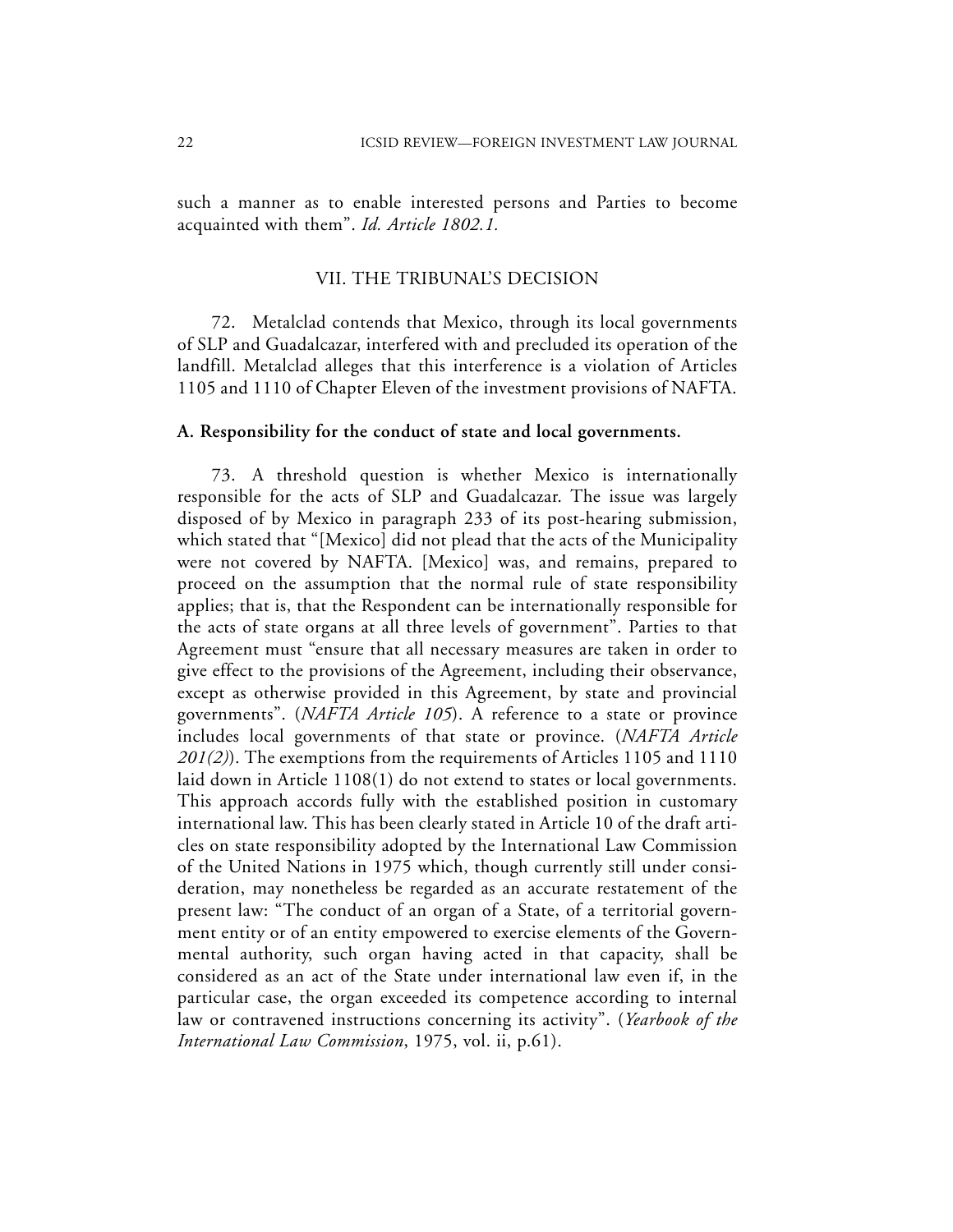#### **B. NAFTA Article 1105: Fair and equitable Treatment**

74. NAFTA Article 1105(1) provides that "each Party shall accord to investments of investors of another Party treatment in accordance with international law, including fair and equitable treatment and full protection and security". For the reasons set out below, the Tribunal finds that Metalclad's investment was not accorded fair and equitable treatment in accordance with international law, and that Mexico has violated NAFTA Article 1105(1).

75. An underlying objective of NAFTA is to promote and increase cross-border investment opportunities and ensure the successful implementation of investment initiatives. (*NAFTA Article 102(1)*).

76. Prominent in the statement of principles and rules that introduces the Agreement is the reference to "transparency" (*NAFTA Article 102(1)*). The Tribunal understands this to include the idea that all relevant legal requirements for the purpose of initiating, completing and successfully operating investments made, or intended to be made, under the Agreement should be capable of being readily known to all affected investors of another Party. There should be no room for doubt or uncertainty on such matters. Once the authorities of the central government of any Party (whose international responsibility in such matters has been identified in the preceding section) become aware of any scope for misunderstanding or confusion in this connection, it is their duty to ensure that the correct position is promptly determined and clearly stated so that investors can proceed with all appropriate expedition in the confident belief that they are acting in accordance with all relevant laws.

77. Metalclad acquired COTERIN for the sole purpose of developing and operating a hazardous waste landfill in the valley of La Pedrera, in Guadalcazar, SLP.

78. The Government of Mexico issued federal construction and operating permits for the landfill prior to Metalclad's purchase of COTERIN, and the Government of SLP likewise issued a state operating permit which implied its political support for the landfill project.

79. A central point in this case has been whether, in addition to the above-mentioned permits, a municipal permit for the construction of a hazardous waste landfill was required.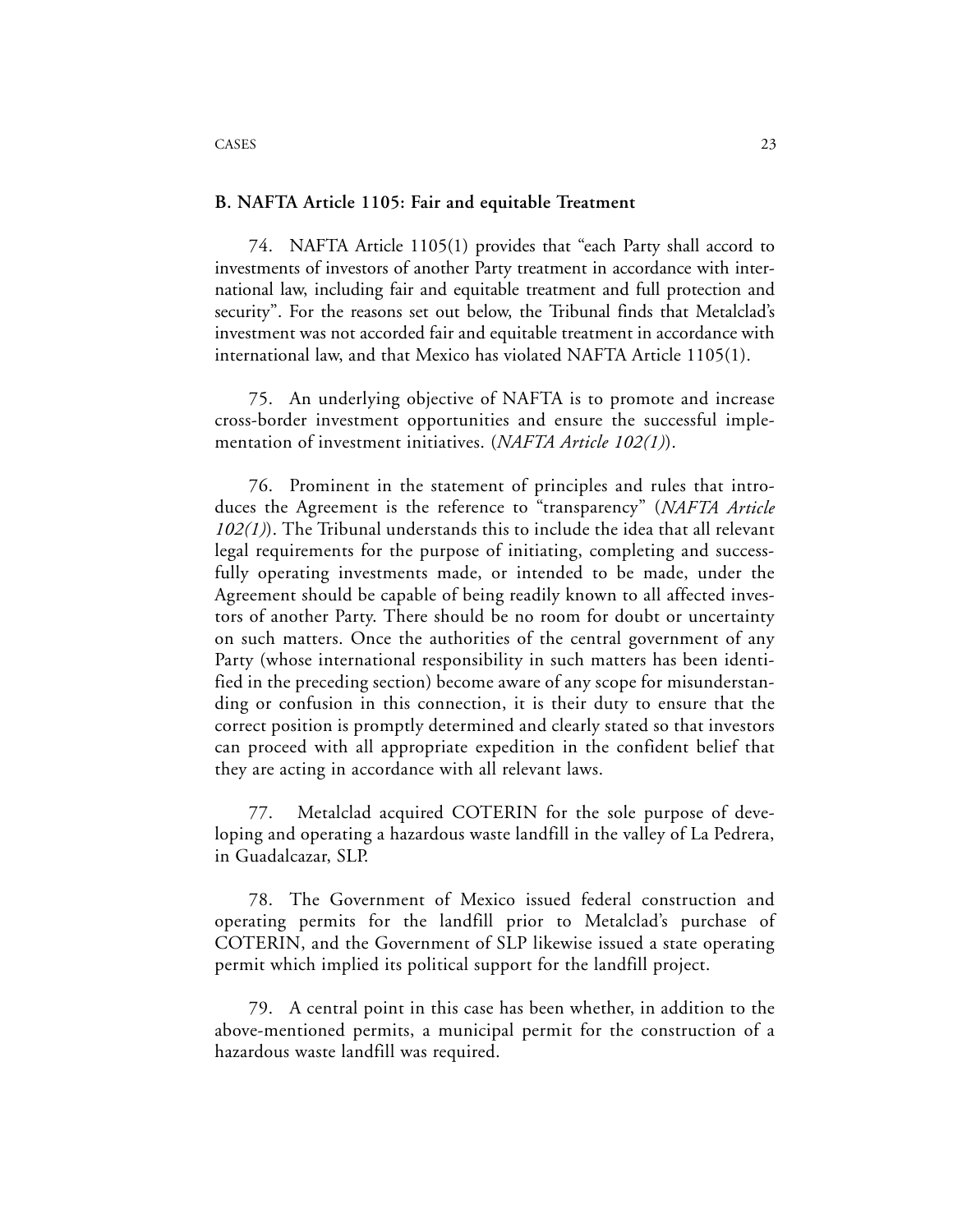80. When Metalclad inquired, prior to its purchase of COTERIN, as to the necessity for municipal permits, federal officials assured it that it had all that was needed to undertake the landfill project. Indeed, following Metalclad's acquisition of COTERIN, the federal government extended the federal construction permit for eighteen months.

81. As presented and confirmed by Metalclad's expert on Mexican law, the authority of the municipality extends only to the administration of the construction permit, ". . .to grant licenses and permits for constructions and to participate in the creation and administration of ecological reserve zones . . .". (*Mexican Const. Art. 115, Fraction V*)*.* However, Mexico's experts on constitutional law expressed a different view.

82. Mexico's General Ecology Law of 1988 (hereinafter "LGEEPA") expressly grants to the Federation the power to authorize construction and operation of hazardous waste landfills. Article 5 of the LGEEPA provides that the powers of the Federation extend to:

V. [t]he regulation and control of activities considered to be highly hazardous, and of the generation, handling and final disposal of hazardous materials and wastes for the environments of ecosystems, as well as for the preservation of natural resources, in accordance with [the] Law, other applicable ordinances and their regulatory provisions.

83. LGEEPA also limits the environmental powers of the municipality to issues relating to non-hazardous waste. Specifically, Article 8 of the LGEEPA grants municipalities the power in accordance with the provisions of the law and local laws to apply:

[l]egal provisions in matters of prevention and control of the effects on the environment caused by generation, transportation, storage, handling treatment and final disposal of solid industrial wastes which are not considered to be hazardous in accordance with the provisions of Article 137 of [the 1988] law. (Emphasis supplied).

84. The same law also limits state environmental powers to those not expressly attributed to the federal government. *Id., Article 7.*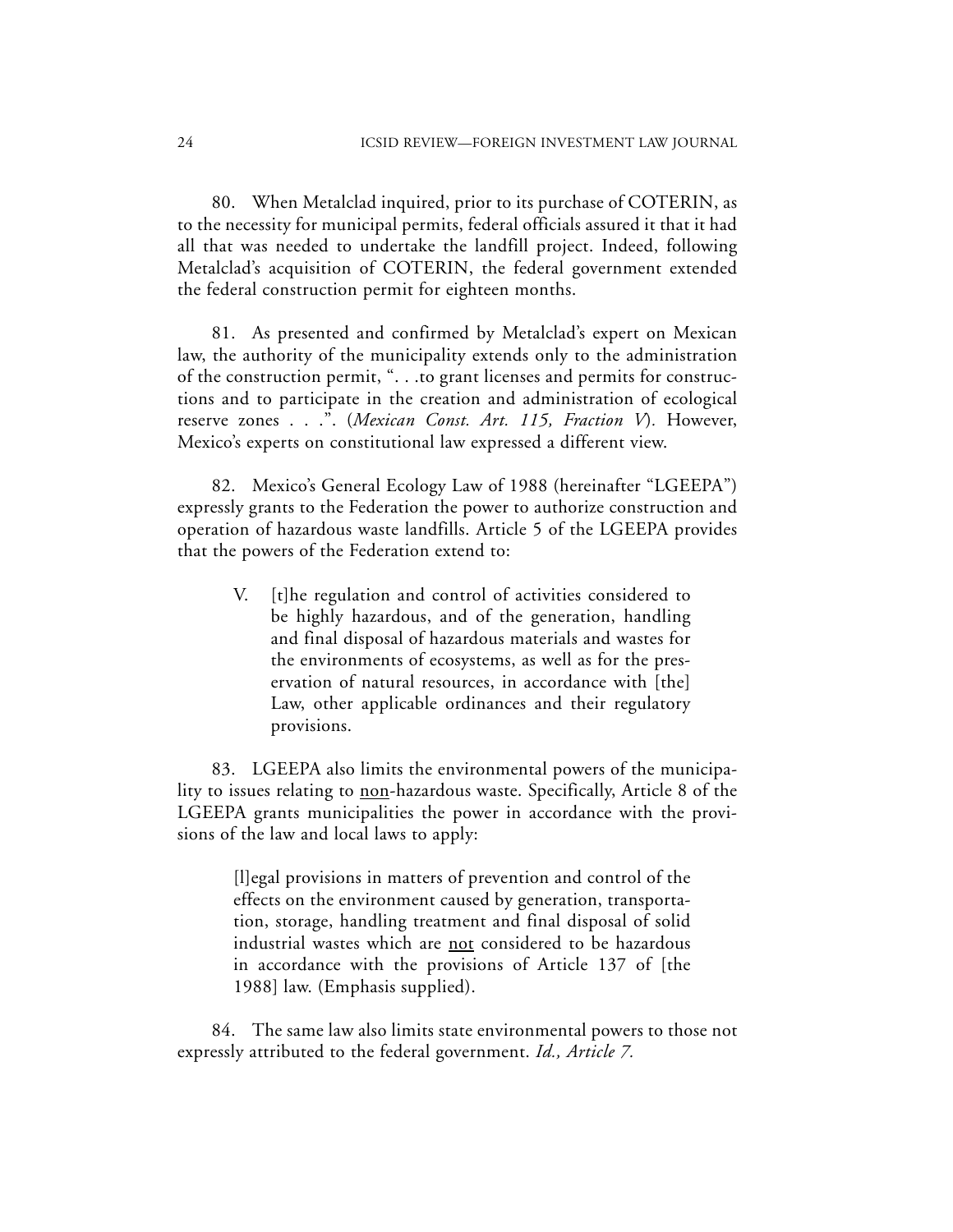85. Metalclad was led to believe, and did believe, that the federal and state permits allowed for the construction and operation of the landfill. Metalclad argues that in all hazardous waste matters, the Municipality has no authority. However, Mexico argues that constitutionally and lawfully the Municipality has the authority to issue construction permits.

86. Even if Mexico is correct that a municipal construction permit was required, the evidence also shows that, as to hazardous waste evaluations and assessments, the federal authority's jurisdiction was controlling and the authority of the municipality only extended to appropriate construction considerations. Consequently, the denial of the permit by the Municipality by reference to environmental impact considerations in the case of what was basically a hazardous waste disposal landfill, was improper, as was the municipality's denial of the permit for any reason other than those related to the physical construction or defects in the site.

87. Relying on the representations of the federal government, Metalclad started constructing the landfill, and did this openly and continuously, and with the full knowledge of the federal, state, and municipal governments, until the municipal "Stop Work Order" on October 26, 1994. The basis of this order was said to have been Metalclad's failure to obtain a municipal construction permit.

88. In addition, Metalclad asserted that federal officials told it that if it submitted an application for a municipal construction permit, the Municipality would have no legal basis for denying the permit and that it would be issued as a matter of course. The absence of a clear rule as to the requirement or not of a municipal construction permit, as well as the absence of any established practice or procedure as to the manner of handling applications for a municipal construction permit, amounts to a failure on the part of Mexico to ensure the transparency required by NAFTA.

89. Metalclad was entitled to rely on the representations of federal officials and to believe that it was entitled to continue its construction of the landfill. In following the advice of these officials, and filing the municipal permit application on November 15, 1994, Metalclad was merely acting prudently and in the full expectation that the permit would be granted.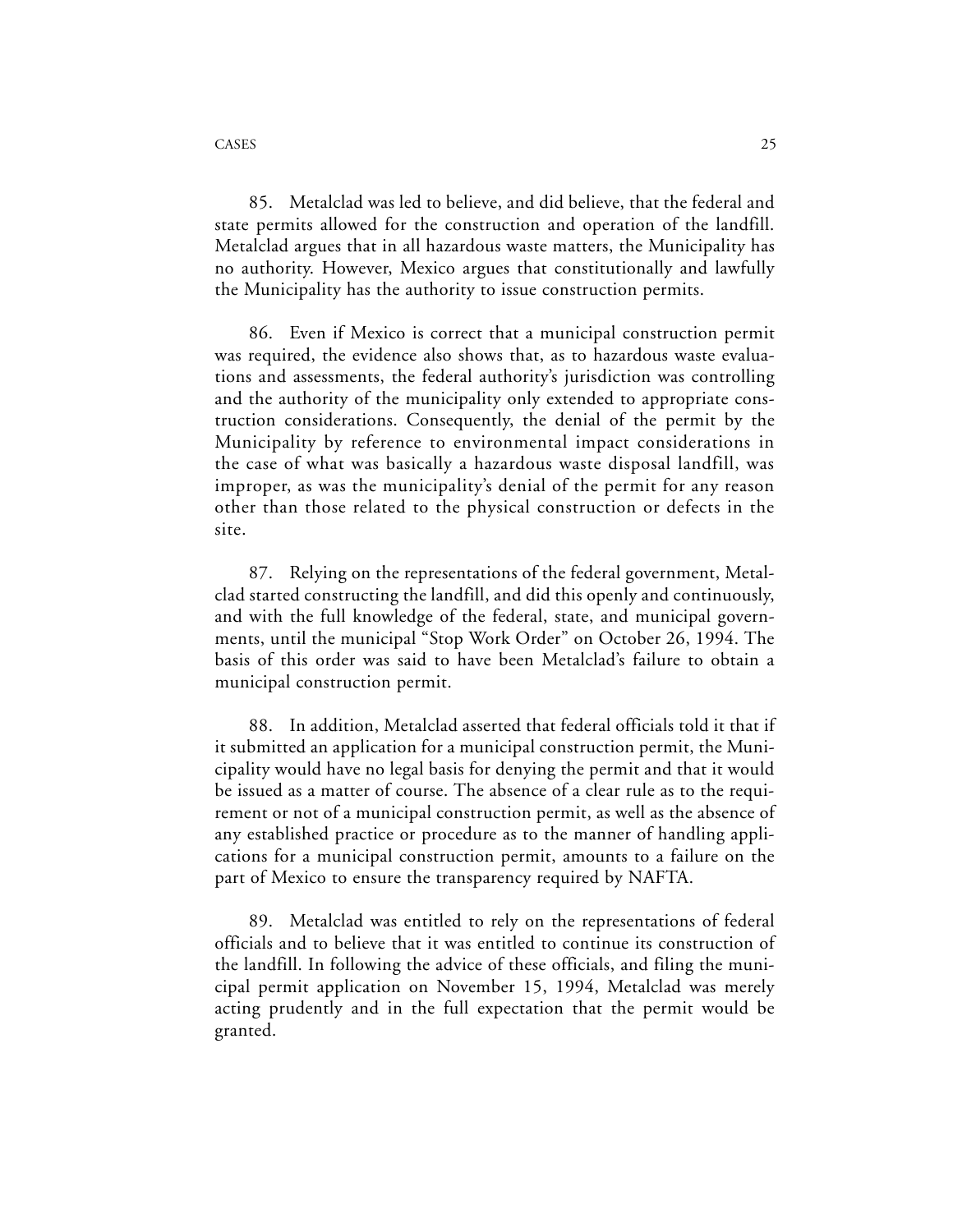90. On December 5, 1995, thirteen months after the submission of Metalclad's application – during which time Metalclad continued its open and obvious investment activity – the Municipality denied Metalclad's application for a construction permit. The denial was issued well after construction was virtually complete and immediately following the announcement of the *Convenio* providing for the operation of the landfill.

91. Moreover, the permit was denied at a meeting of the Municipal Town Council of which Metalclad received no notice, to which it received no invitation, and at which it was given no opportunity to appear.

92. The Town Council denied the permit for reasons which included, but may not have been limited to, the opposition of the local population, the fact that construction had already begun when the application was submitted, the denial of the permit to COTERIN in December 1991 and January 1992, and the ecological concerns regarding the environmental effect and impact on the site and surrounding communities. None of the reasons included a reference to any problems associated with the physical construction of the landfill or to any physical defects therein.

93. The Tribunal therefore finds that the construction permit was denied without any consideration of, or specific reference to, construction aspects or flaws of the physical facility.

94. Moreover, the Tribunal cannot disregard the fact that immediately after the Municipality's denial of the permit it filed an administrative complaint with SEMARNAP challenging the *Convenio.* The Tribunal infers from this that the Municipality lacked confidence in its right to deny permission for the landfill solely on the basis of the absence of a municipal construction permit.

95. SEMARNAP dismissed the challenge for lack of standing, which the Municipality promptly challenged by filing an *amparo* action. An injunction was issued, and the landfill was barred from operation through 1999.

96. In 1997 SLP re-entered the scene and issued an Ecological Decree in 1997 which effectively and permanently prevented the use by Metalclad of its investment.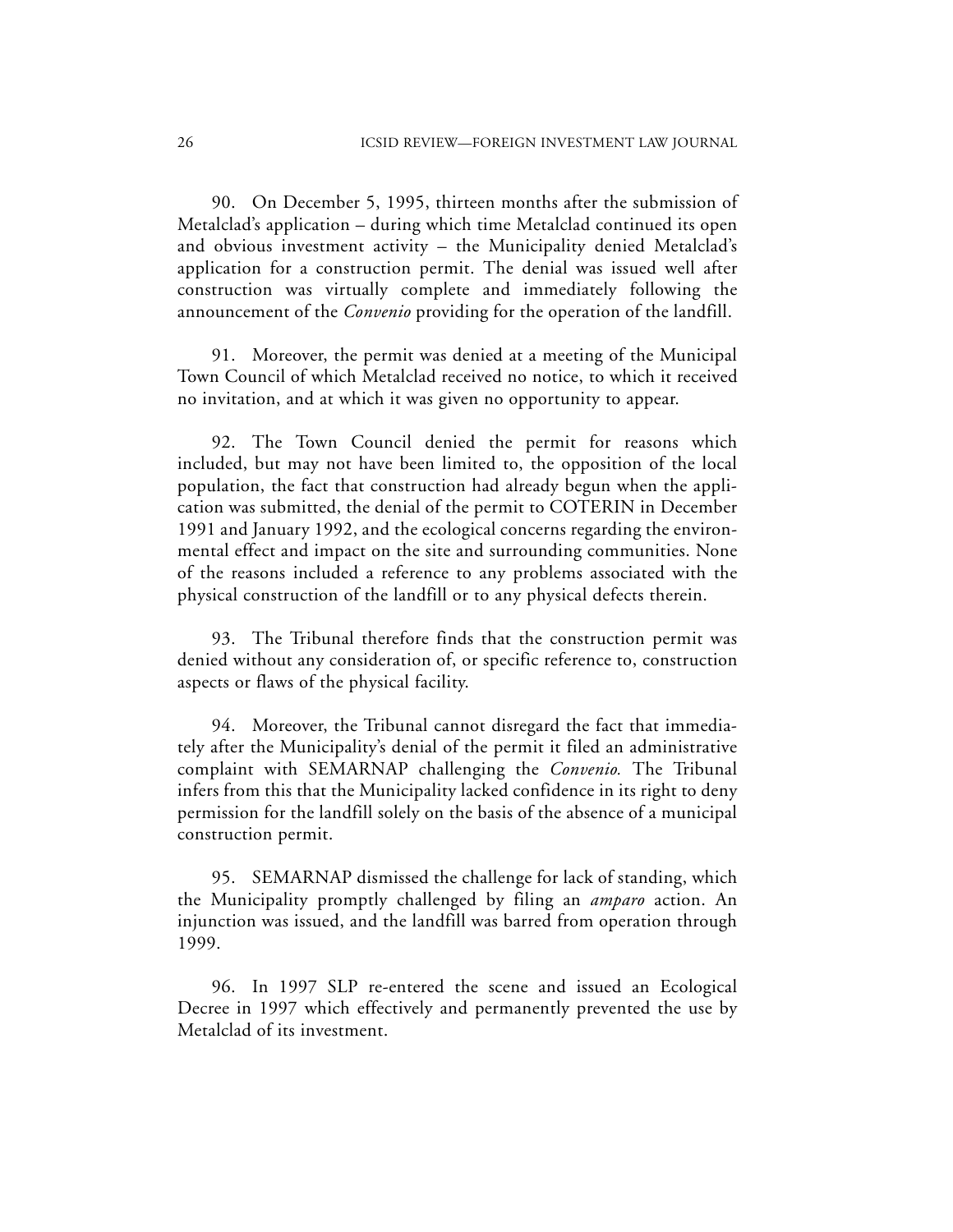97. The actions of the Municipality following its denial of the municipal construction permit, coupled with the procedural and substantive deficiencies of the denial, support the Tribunal's finding, for the reasons stated above, that the Municipality's insistence upon and denial of the construction permit in this instance was improper.<sup>4</sup>

98. This conclusion is not affected by NAFTA Article 1114, which permits a Party to ensure that investment activity is undertaken in a manner sensitive to environmental concerns. The conclusion of the *Convenio* and the issuance of the federal permits show clearly that Mexico was satisfied that this project was consistent with, and sensitive to, its environmental concerns.

99. Mexico failed to ensure a transparent and predictable framework for Metalclad's business planning and investment. The totality of these circumstances demonstrates a lack of orderly process and timely disposition in relation to an investor of a Party acting in the expectation that it would be treated fairly and justly in accordance with the NAFTA.

100. Moreover, the acts of the State and the Municipality – and therefore the acts of Mexico – fail to comply with or adhere to the requirements of NAFTA, Article 1105(1) that each Party accord to investments of investors of another Party treatment in accordance with international law, including fair and equitable treatment. This is so particularly in light of the governing principle that internal law (such as the Municipality's stated permit requirements) does not justify failure to perform a treaty. (*Vienna Convention on the Law of Treaties, Arts. 26, 27*)*.*

101. The Tribunal therefore holds that Metalclad was not treated fairly or equitably under the NAFTA and succeeds on its claim under Article 1105.

 $4$  The question of turning to NAFTA before exhausting local remedies was examined by the parties. However, Mexico does not insist that local remedies must be exhausted. Mexico's position is correct in light of NAFTA Article  $1121(2)(b)$  which provides that a disputing investor may submit a claim under NAFTA Article 1117 if both the investor and the enterprise waive their rights to initiate or continue before any administrative tribunal or court under the law of any Party any proceedings with respect to the measure of the disputing Party that is alleged to be a breach referred to in NAFTA Article 1117.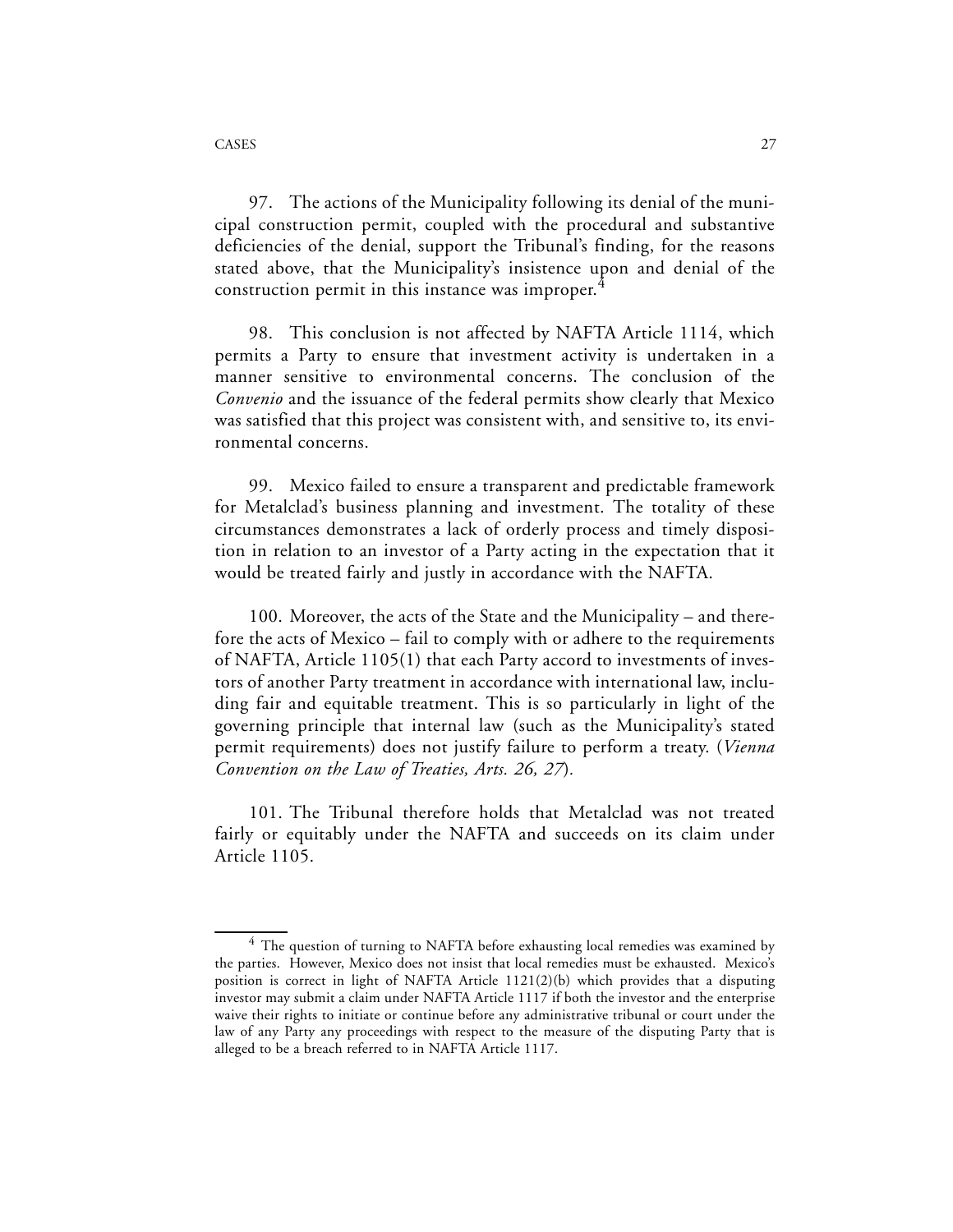#### **C. NAFTA, Article 1110: Expropriation**

102. NAFTA Article 1110 provides that "[n]o party shall directly or indirectly . . . expropriate an investment . . . or take a measure tantamount to . . . expropriation . . . except: (a) for a public purpose; (b) on a nondiscriminatory basis; (c) in accordance with due process of law and Article 1105(1); and (d) on payment of compensation  $\ldots$  ." "A measure" is defined in Article 201(1) as including "any law, regulation, procedure, requirement or practice".

103. Thus, expropriation under NAFTA includes not only open, deliberate and acknowledged takings of property, such as outright seizure or formal or obligatory transfer of title in favour of the host State, but also covert or incidental interference with the use of property which has the effect of depriving the owner, in whole or in significant part, of the use or reasonably-to-be-expected economic benefit of property even if not necessarily to the obvious benefit of the host State.

104. By permitting or tolerating the conduct of Guadalcazar in relation to Metalclad which the Tribunal has already held amounts to unfair and inequitable treatment breaching Article 1105 and by thus participating or acquiescing in the denial to Metalclad of the right to operate the landfill, notwithstanding the fact that the project was fully approved and endorsed by the federal government, Mexico must be held to have taken a measure tantamount to expropriation in violation of NAFTA Article 1110(1).

105. The Tribunal holds that the exclusive authority for siting and permitting a hazardous waste landfill resides with the Mexican federal government. This finding is consistent with the testimony of the Secretary of SEMARNAP and, as stated above, is consistent with the express language of the LGEEPA.

106. As determined earlier (see above, para 92), the Municipality denied the local construction permit in part because of the Municipality's perception of the adverse environmental effects of the hazardous waste landfill and the geological unsuitability of the landfill site. In so doing, the Municipality acted outside its authority. As stated above, the Municipality's denial of the construction permit without any basis in the proposed physical construction or any defect in the site, and extended by its subsequent administrative and judicial actions regarding the *Convenio*,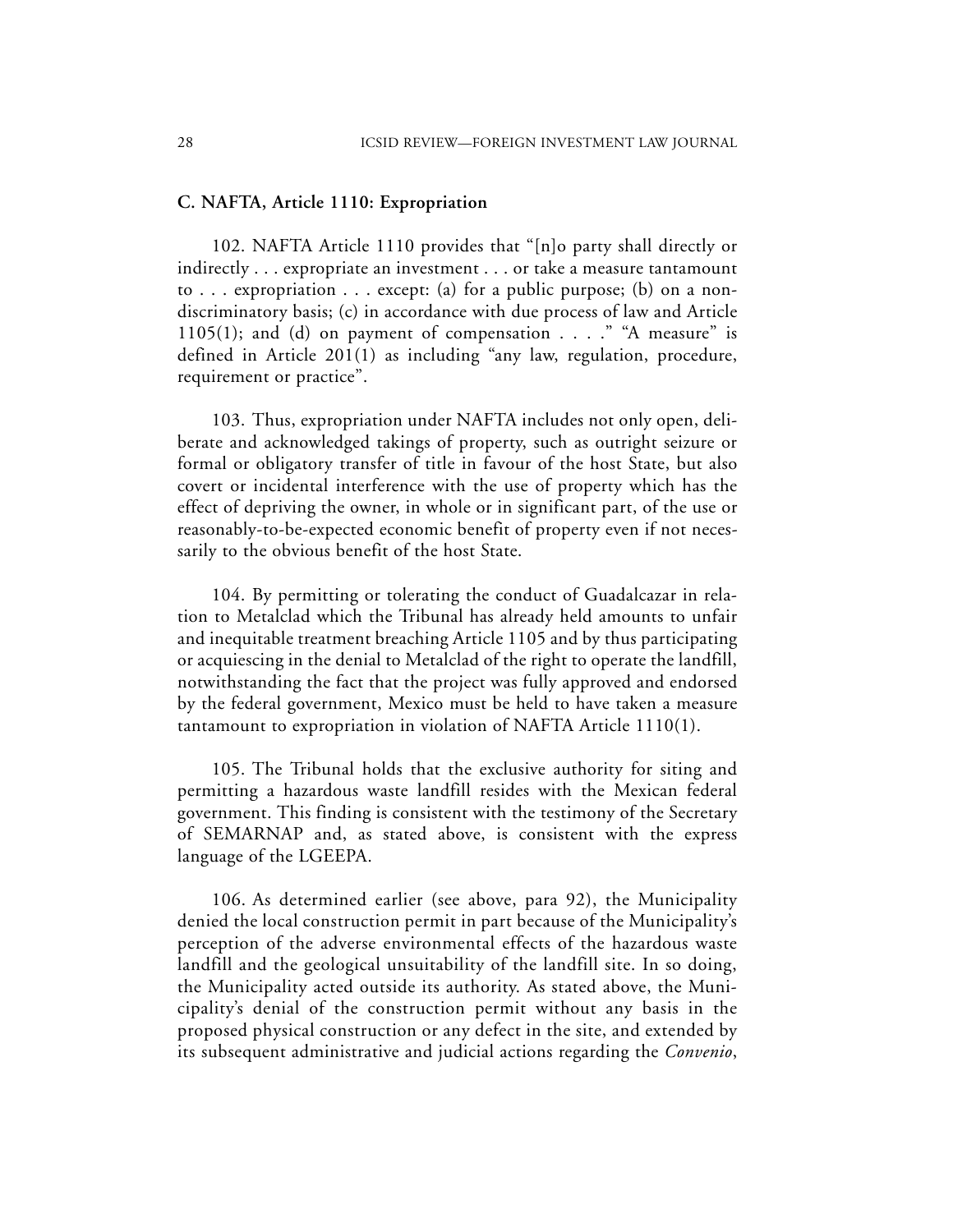effectively and unlawfully prevented the Claimant's operation of the landfill.

107. These measures, taken together with the representations of the Mexican federal government, on which Metalclad relied, and the absence of a timely, orderly or substantive basis for the denial by the Municipality of the local construction permit, amount to an indirect expropriation.

108. The present case resembles in a number of pertinent respects that of *Biloune, et al. v. Ghana Investment Centre, et al.,* 95 I.L.R.183, 207-10 (1993) (Judge Schwebel, President; Wallace and Leigh, Arbitrators). In that case, a private investor was renovating and expanding a resort restaurant in Ghana. As with Metalclad, the investor, basing itself on the representations of a government affiliated entity, began construction before applying for a building permit. As with Metalclad, a stop work order was issued after a substantial amount of work had been completed. The order was based on the absence of a building permit. An application was submitted, but although it was not expressly denied, a permit was never issued. The Tribunal found that an indirect expropriation had taken place because the totality of the circumstances had the effect of causing the irreparable cessation of work on the project. The Tribunal paid particular regard to the investor's justified reliance on the government's representations regarding the permit, the fact that government authorities knew of the construction for more than one year before issuing the stop work order, the fact that permits had not been required for other projects and the fact that no procedure was in place for dealing with building permit applications. Although the decision in *Biloune* does not bind this Tribunal, it is a persuasive authority and the Tribunal is in agreement with its analysis and its conclusion.

109. Although not strictly necessary for its conclusion, the Tribunal also identifies as a further ground for a finding of expropriation the Ecological Decree issued by the Governor of SLP on September 20, 1997. This Decree covers an area of 188,758 hectares within the "Real de Guadalcazar" that includes the landfill site, and created therein an ecological preserve. This Decree had the effect of barring forever the operation of the landfill.

110. The Tribunal is not persuaded by Mexico's representation to the contrary. The Ninth Article, for instance, forbids any work inconsistent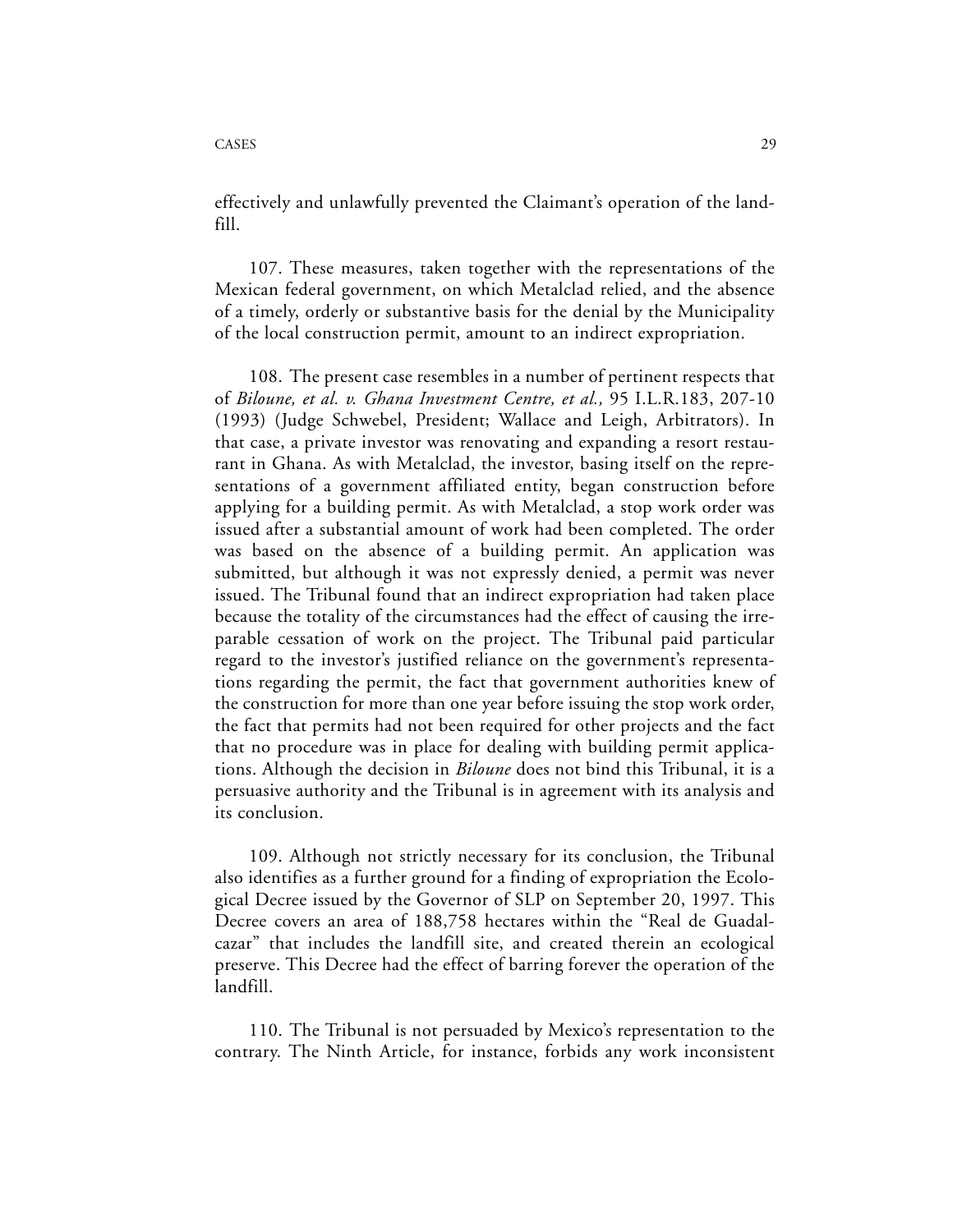with the Ecological Decree's management program. The management program is defined by the Fifth Article as one of diagnosing the ecological problems of the cacti reserve and of ensuring its ecological preservation. In addition, the Fourteenth Article of the Decree forbids any conduct that might involve the discharge of polluting agents on the reserve soil, subsoil, running water or water deposits and prohibits the undertaking of any potentially polluting activities. The Fifteenth Article of the Ecological Decree also forbids any activity requiring permits or licenses unless such activity is related to the exploration, extraction or utilization of natural resources.

111. The Tribunal need not decide or consider the motivation or intent of the adoption of the Ecological Decree. Indeed, a finding of expropriation on the basis of the Ecological Decree is not essential to the Tribunal's finding of a violation of NAFTA Article 1110. However, the Tribunal considers that the implementation of the Ecological Decree would, in and of itself, constitute an act tantamount to expropriation.

112. In conclusion, the Tribunal holds that Mexico has indirectly expropriated Metalclad's investment without providing compensation to Metalclad for the expropriation. Mexico has violated Article 1110 of the NAFTA.

#### VIII. QUANTIFICATION OF DAMAGES OR COMPENSATION

# **A. Basic Elements of Valuation**

113. In this instance, the damages arising under NAFTA, Article 1105 and the compensation due under NAFTA, Article 1110 would be the same since both situations involve the complete frustration of the operation of the landfill and negate the possibility of any meaningful return on Metalclad's investment. In other words, Metalclad has completely lost its investment.

114. Metalclad has proposed two alternative methods for calculating damages: the first is to use a discounted cash flow analysis of future profits to establish the fair market value of the investment (approximately \$90 million); the second is to value Metalclad's actual investment in the landfill (approximately \$20–25 million).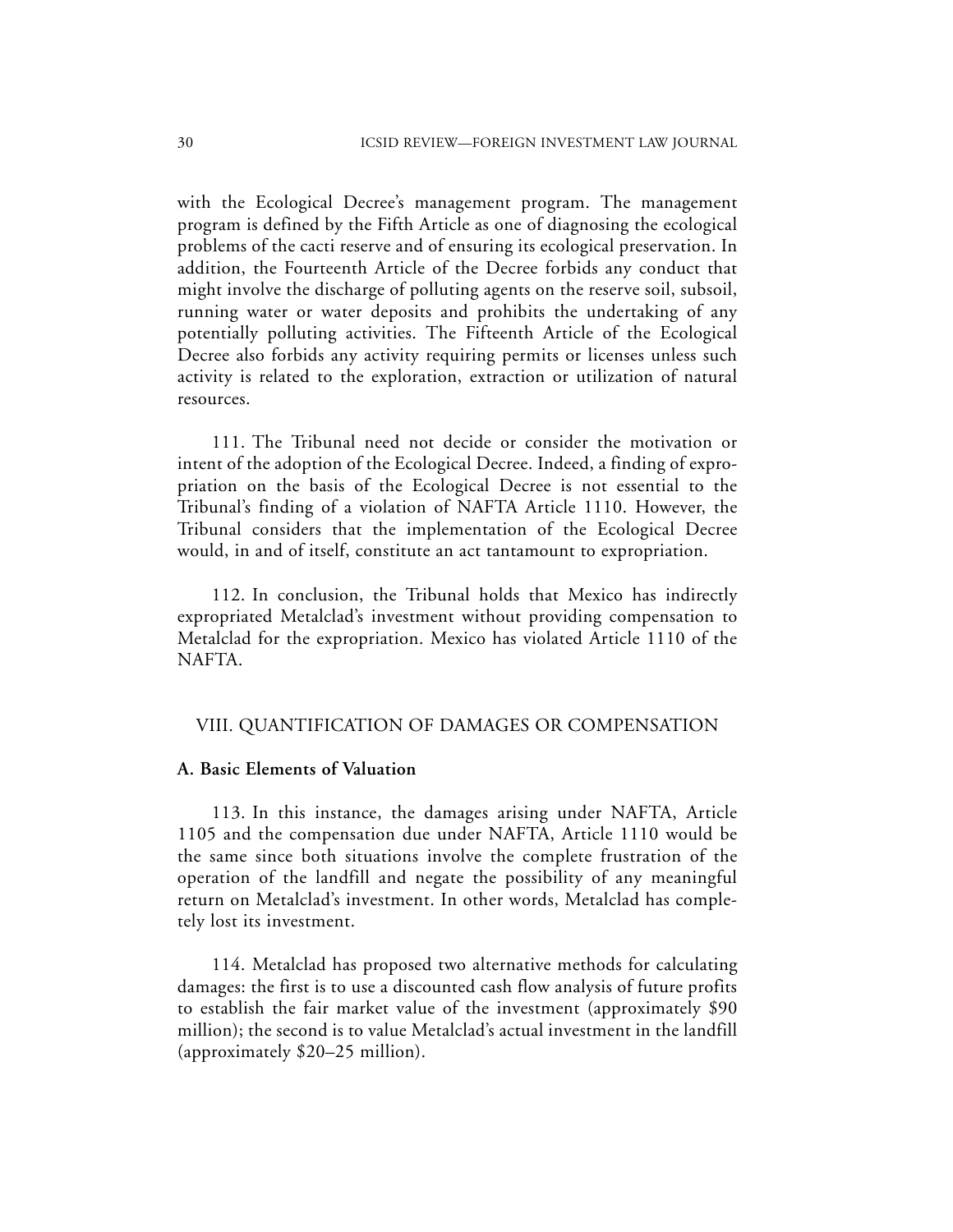115. Metalclad also seeks an additional \$20–25 million for the negative impact the circumstances are alleged to have had on its other business operations. The Tribunal disallows this additional claim because a variety of factors, not necessarily related to the La Pedrera development, have affected Metalclad's share price. The causal relationship between Mexico's actions and the reduction in value of Metalclad's other business operations are too remote and uncertain to support this claim. This element of damage is, therefore, left aside.

116. Mexico asserts that a discounted cash flow analysis is inappropriate where the expropriated entity is not a going concern. Mexico offers an alternative calculation of fair market value based on COTERIN's "market capitalization". Mexico's "market capitalization" calculations show a loss to Metalclad of \$13-15 million.

117. Mexico also suggests a direct investment value approach to damages. Mexico estimates Metalclad's direct investment value, or loss, to be approximately \$3-4 million.

118. NAFTA, Article 1135(1)(a), provides for the award of monetary damages and applicable interest where a Party is found to have violated a Chapter Eleven provision. With respect to expropriation, NAFTA, Article 1110(2), specifically requires compensation to be equivalent to the fair market value of the expropriated investment immediately before the expropriation took place. This paragraph further states that "the valuation criteria shall include going concern value, asset value including declared tax value of tangible property, and other criteria, as appropriate, to determine fair market value".

119. Normally, the fair market value of a going concern which has a history of profitable operation may be based on an estimate of future profits subject to a discounted cash flow analysis. *Benvenuti and Bonfant Srl v. The Government of the People's Republic of Congo*, 1 ICSID Reports 330; 21 I.L.M. 758; *AGIP SPA v. The Government of the People's Republic of Congo*, 1 ICSID Reports 306; 21 I.L.M. 737.

120. However, where the enterprise has not operated for a sufficiently long time to establish a performance record or where it has failed to make a profit, future profits cannot be used to determine going concern or fair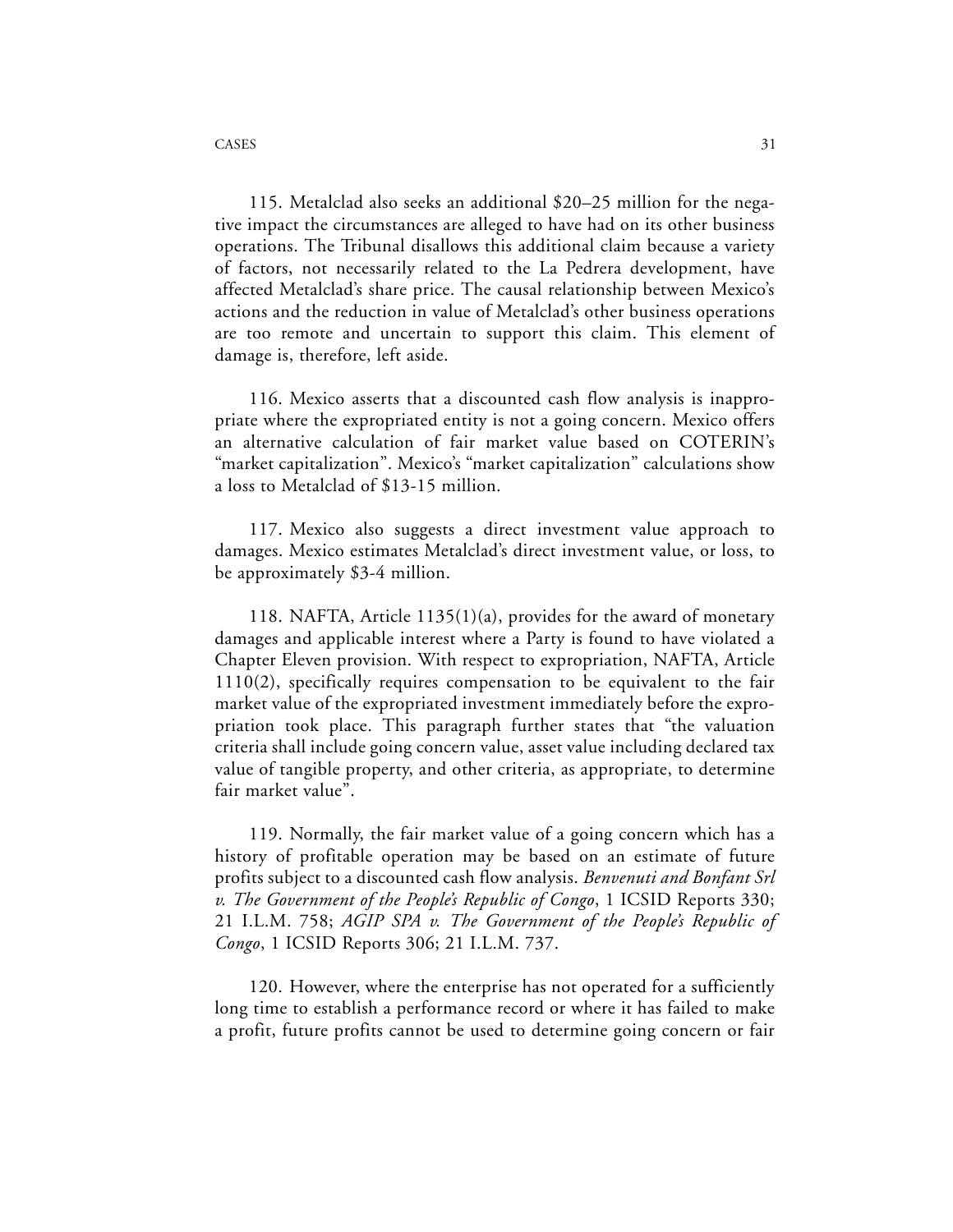market value. In *Sola Tiles, Inc. v. Iran (1987)* (14 Iran-U.S.C.T.R. 224, 240-42; 83 I.L.R. 460, 480-81), the Iran-U.S. Claims Tribunal pointed to the importance in relation to a company's value of "its business reputation and the relationship it has established with its suppliers and customers". Similarly, in *Asian Agricultural Products v. Sri Lanka* (4 ICSID Reports 246 (1990) at 292), another ICSID Tribunal observed, in dealing with the comparable problem of the assessment of the value of good will, that its ascertainment "requires the prior presence on the market for at least two or three years, which is the minimum period needed in order to establish continuing business connections".

121. The Tribunal agrees with Mexico that a discounted cash flow analysis is inappropriate in the present case because the landfill was never operative and any award based on future profits would be wholly speculative.

122. Rather, the Tribunal agrees with the parties that fair market value is best arrived at in this case by reference to Metalclad's actual investment in the project. Thus, in *Phelps Dodge Corp. v. Iran* (10 Iran-U.S. C.T.R. 121 (1986)), the Iran-U.S. Claims Tribunal concluded that the value of the expropriated property was the value of claimant's investment in that property. In reaching this conclusion, the Tribunal considered that the property's future profits were so dependent on as yet unobtained preferential treatment from the government that any prediction of them would be entirely speculative. (*Id. at 132-33*). Similarly, in the *Biloune* case (see above), the Tribunal concluded that the value of the expropriated property was the value of the claimant's investment in that property. While the Tribunal recognized the validity of the principle that lost profits should be considered in the valuation of expropriated property, the Tribunal did not award lost profits because the claimants could not provide any realistic estimate of them. In that case, as in the present one, the expropriation occurred when the project was not yet in operation and had yet to generate revenue. (*Biloune,* 95 I.L.R. at 228-229). The award to Metalclad of the cost of its investment in the landfill is consistent with the principles set forth in *Chorzow Factory (Claim for Indemnity) (Merits), Germany v. Poland, P.C.I.J. Series A., No. 17 (1928) at p.47,* namely, that where the state has acted contrary to its obligations, any award to the claimant should, as far as is possible, wipe out all the consequences of the illegal act and reestablish the situation which would in all probability have existed if that act had not been committed (the *status quo ante)*.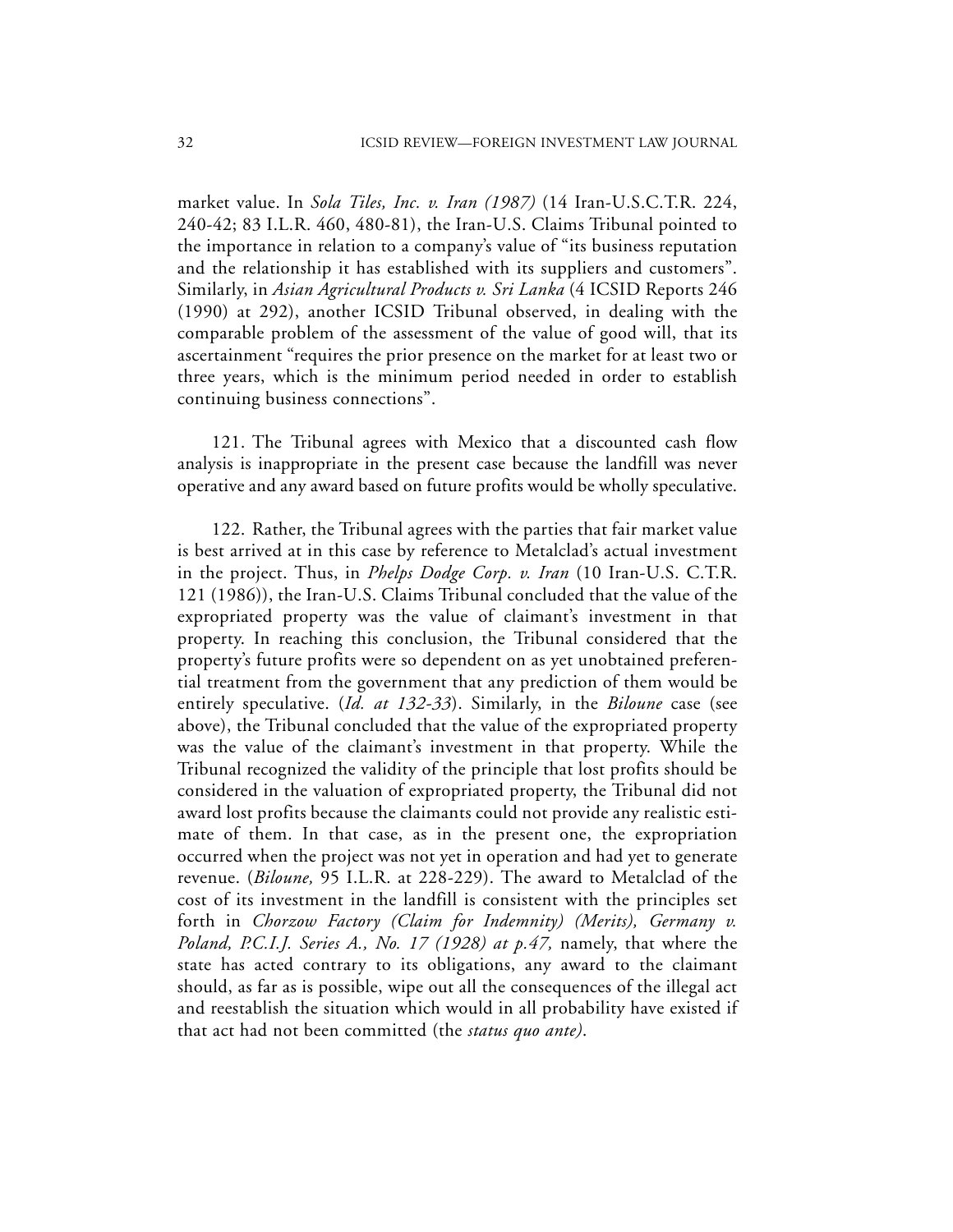123. Metalclad asserts that it invested \$20,474,528.00 in the landfill project, basing its value on its United States Federal Income Tax Returns and Auditors' Workpapers of Capitalized Costs for the Landfill reflected in a table marked Schedule A and produced by Metalclad as response 7(a)A in the course of document discovery. The calculations include landfill costs Metalclad claims to have incurred from 1991 through 1996 for expenses categorized as the COTERIN acquisition, personnel, insurance, travel and living, telephone, accounting and legal, consulting, interest, office, property, plant and equipment, including \$328,167.00 for "other".

124. Mexico challenges the correctness of these calculations on several grounds, of which one is the lack of supporting documentation for each expense item claimed. However, the Tribunal finds that the tax filings of Metalclad, together with the independent audit documents supporting those tax filings, are to be accorded substantial evidential weight and that difficulties in verifying expense items due to incomplete files do not necessarily render the expenses claimed fundamentally erroneous. *See Biloune,* 95 I.L.R. at 223-24.

125. The Tribunal agrees, however, with Mexico's position that costs incurred prior to the year in which Metalclad purchased COTERIN are too far removed from the investment for which damages are claimed. The Tribunal will reduce the Award by the amount of the costs claimed for 1991 and 1992.

#### **B. "Bundling"**

126. Some of the subsequent costs claimed by Metalclad involve what has been termed "bundling". "Bundling" is an accounting concept where the expenses related to different projects are aggregated and allocated to another project. Metalclad has claimed as costs related to the development at La Pedrera earlier costs incurred on certain other sites in Mexico. While not taking any decision in principle regarding the concept of bundling as it may be applicable to other situations (for example in the oil industry where the costs in relation to a "dry hole" may in part be allocated to the cost of exploring for and developing a successful well), the Tribunal does not consider it appropriate to apply the concept in the present case. The Tribunal has reduced accordingly the sum payable by the Government of Mexico.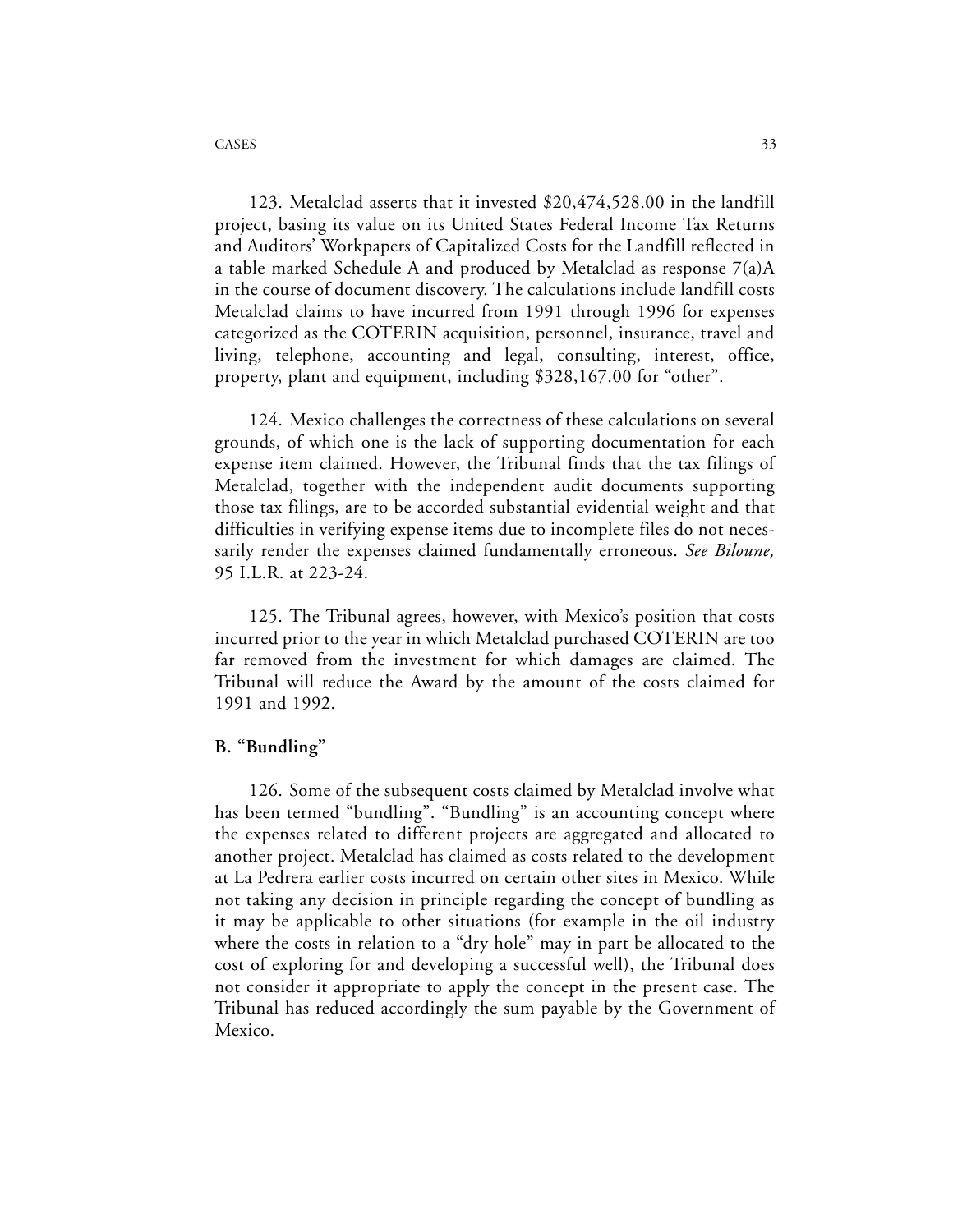#### **C. Remediation**

127. The question remains of the future status of the landfill site, legal title to which at present rests with COTERIN. Clearly, COTERIN's substantive interest in the property will come to an end when it receives payment under this award. COTERIN must, therefore, relinquish as from that moment all claim, title and interest in the site. The fact that the site may require remediation has been borne in mind by the Tribunal and allowance has been made for this in the calculation of the sum payable by the Government of Mexico.

#### **D. Interest**

128. The question arises whether any interest is payable on the amount of the compensation. In providing in Article 1135(1) that a Tribunal may award "monetary damages and any applicable interest", NAFTA clearly contemplates the inclusion of interest in an award. On the basis of a review of the authorities, the tribunal in *Asian Agricultural Products v. Sri Lanka* (4 *ICSID Reports* 245) held that "interest becomes an integral part of the compensation itself, and should run consequently from the date when the State's international responsibility became engaged" (*ibid.* p.294, para. 114). The Tribunal sees no reason to depart from this view. As has been shown above, Mexico's international responsibility is founded upon an accumulation of a number of factors. In the circumstances, the Tribunal considers that of the various possible dates at which it might be possible to fix the engagement of Mexico's responsibility, it is reasonable to select the date on which the Municipality of Guadalcazar wrongly denied Metalclad's application for a construction permit. The Tribunal therefore concludes that interest should be awarded from that date until the date 45 days from that on which this Award is made. So as to restore the Claimant to a reasonable approximation of the position in which it would have been if the wrongful act had not taken place, interest has been calculated at 6% p.a., compounded annually.

#### **E. Recipient**

129. As required by NAFTA, Article 1135(2)(b), the award of monetary damages and interest shall be payable to the enterprise. As required by NAFTA, Article  $1135(2)(c)$ , the award is made without prejudice to any right that any person may have in the relief under applicable domestic law.